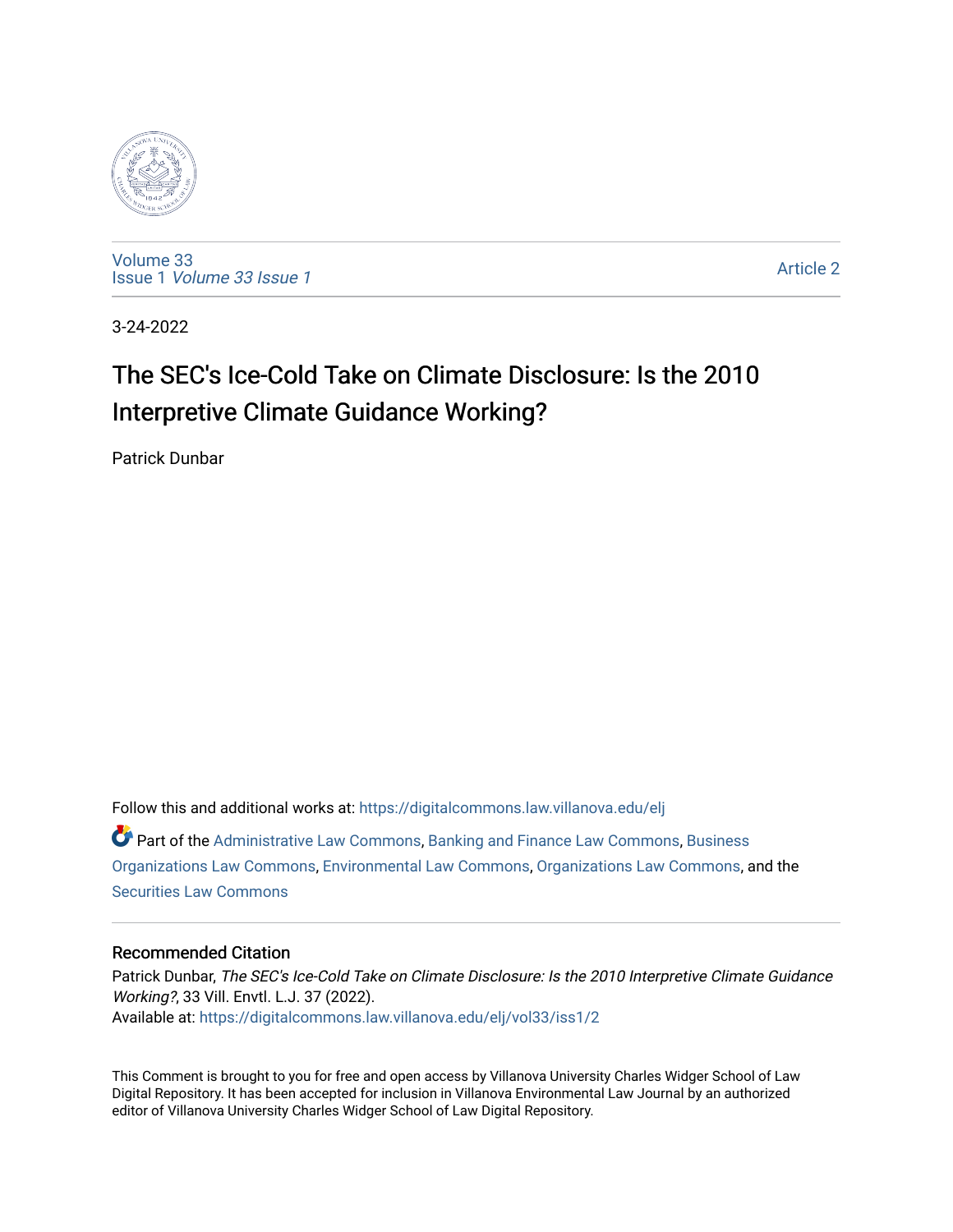# THE SEC'S ICE-COLD TAKE ON CLIMATE DISCLOSURE: IS THE 2010 INTERPRETIVE CLIMATE GUIDANCE WORKING?

# I. INTRODUCTION: THE HEATED DISCUSSION ON CLIMATE **DISCLOSURE**

In his opening remarks at the 2018 Austrian World Summit, António Guterres, Secretary-General of the United Nations, made a disturbing declaration — climate change represents an "existential threat" for all life on earth, especially humankind.<sup>1</sup> Guterres's remarks presented the stark reality of climate change while serving as an appeal to his international audience for increased global climate action.2 From dramatically rising sea levels to natural disasters, the relentless forces of climate change will likely require the conjoined effort of government, business, and community to bring this existential threat to an end.3

Although environmental agencies, scientific coalitions, and green-minded entrepreneurs often get credit for leading the charge against climate change, an unexpected actor also belongs in this category: securities regulators.4 Tasked with ensuring function-

4. *See, e.g.*, Laura Millan Lombrana et al., *How Europe's Small Businesses Are Fighting Climate Change*, BLOOMBERG (Oct. 22, 2020, 7:29 AM), https:// www.bloomberg.com/news/articles/2020-10-21/how-europe-s-small-businessesare-fighting-climate-change (discussing business initiatives to fund climate plans for small and medium-sized businesses); *see also What EPA Is Doing About Climate Change*, U.S. ENV'T PROT. AGENCY (Dec. 21, 2016), https://19january2017snapshot. epa.gov/climatechange/what-epa-doing-about-climate-change\_.html (providing background on Environmental Protection Agency's climate change efforts); *The Coalition*, CLIMATE & CLEAN AIR COAL., https://www.ccacoalition.org/en/content/ coalition (last visited Jan. 9, 2021) (describing international coalition of scientific institutions and businesses dedicated to protecting climate). Securities regulators are "[r]egulatory bodies . . . established by governments or other organizations to oversee the functioning and fairness of financial markets and the firms that engage in financial activity." Michael Schmidt, *Financial Regulators: Who They Are and What They Do*, INVESTOPEDIA (Jan. 18, 2021), https://www.investopedia.com/articles/eco

(37)

<sup>1.</sup> United Nations, *Climate Change: An 'Existential Threat' to Humanity, UN Chief Warns Global Summit*, UN NEWS (May 15, 2018), https://news.un.org/en/story/ 2018/05/1009782 (discussing Secretary-General's remarks at summit).

<sup>2.</sup> *Id.* (requesting help from financial community and local governments).

<sup>3.</sup> *See* U.S. GLOB. CHANGE RSCH. PROGRAM, CLIMATE SCIENCE SPECIAL REPORT: EXECUTIVE SUMMARY 12-13 (D.J. Wuebbles et al. eds., 2017), https://science 2017.globalchange.gov/downloads/CSSR2017\_PRINT\_Executive\_Summary.pdf (summarizing Fourth National Climate Assessment report); Andrew Steer, *Business and Government Must Come Together for Strong Climate Action*, WORLD RES. INST. (Nov. 20, 2013), https://www.wri.org/insights/business-and-government-must-come-together-strong-climate-action (suggesting both private and public entities must support climate action).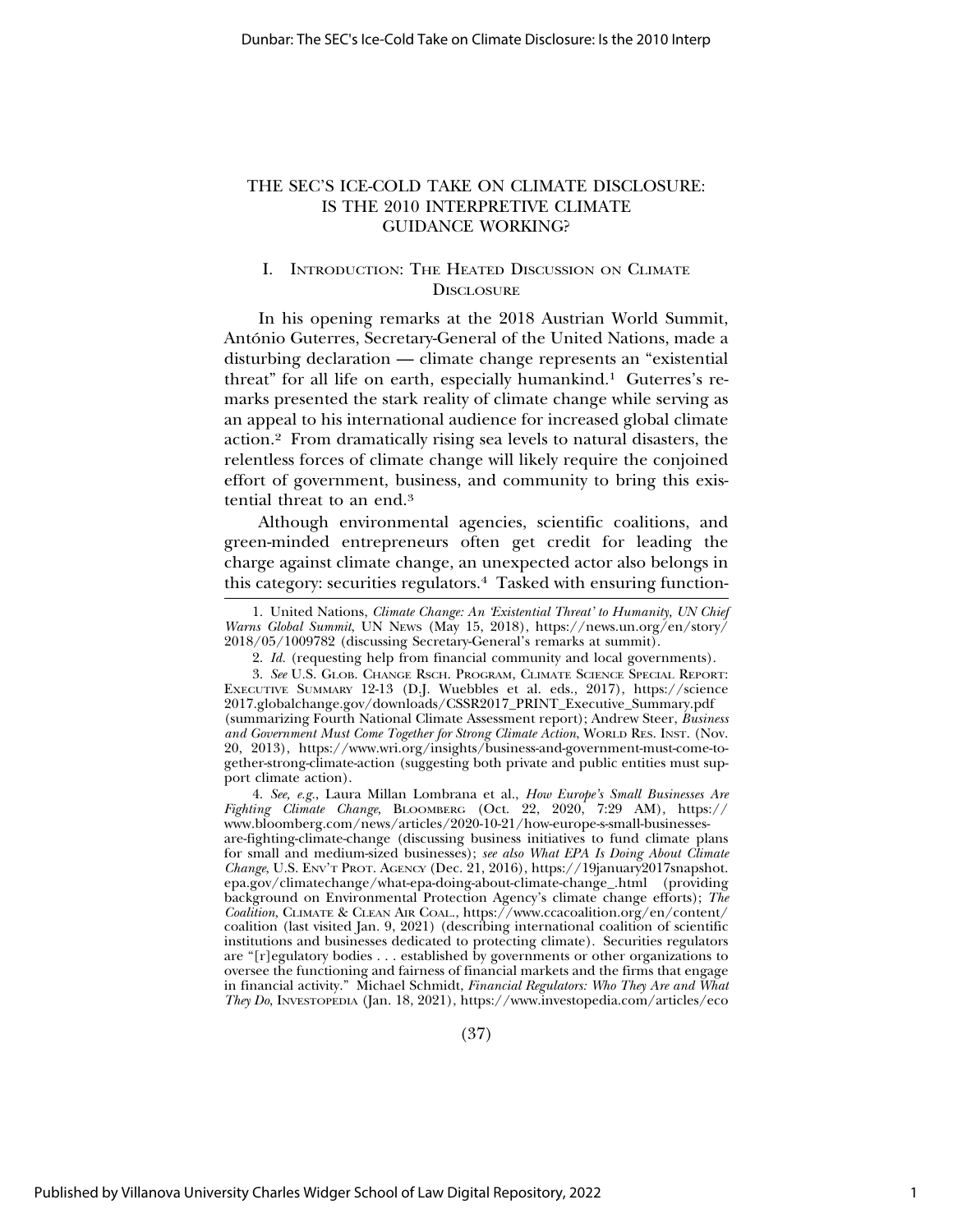ing markets, securities regulators across the globe wield immense power in their ability to provide investors with important information on a company's overall health — a power that could help direct more capital toward companies resilient to climate change.<sup>5</sup> Despite the potential use of regulatory power to combat climate change, the United States Securities and Exchange Commission (SEC) does not mandate comprehensive climate disclosure requirements that would provide investors with material information relating to the impact of climate on an investment.6 Instead, a 2010 interpretive release governs the SEC's climate disclosure policy — a policy many claim to be ineffective.7 Months after the SEC's 2020 amendments to modernize Regulation S-K — an update that refrained from providing concrete climate disclosure guidance — the question becomes whether the SEC should play a larger role in combating climate change by implementing mandatory disclosure requirements.8

This Comment examines the SEC's 2010 interpretive climate guidance and its effectiveness in producing materially important climate disclosure.9 Section II provides background on both the materiality requirement for securities disclosure and the 2010 guidance.10 Section III evaluates the 2010 guidance's effectiveness in producing material climate disclosure.11 Section IV examines the

6. *See* Public Statement by Allison Herren Lee, Commissioner, U.S. Sec. & Exch. Comm'n, *"Modernizing" Regulation S-K: Ignoring the Elephant in the Room* (Jan. 30, 2020), https://www.sec.gov/news/public-statement/lee-mda-2020-01-30 (suggesting current mandate is ineffective).

7. *See id.* (highlighting failure of 2010 guidance); *see also* Commission Guidance Regarding Disclosure Related to Climate Change, 75 Fed. Reg. 6295-97 (Feb. 8, 2010) [hereinafter SEC Guidance] (to be codified at 17 C.F.R. pts. 211, 231, 241) (summarizing SEC guidance regarding climate disclosure).

8. *See* Press Release, U.S. Sec. & Exch. Comm'n, SEC Adopts Rule Amendments to Modernize Disclosures of Business, Legal Proceedings, and Risk Factors Under Regulation S-K (Aug. 26, 2020), https://www.sec.gov/news/press-release/ 2020-192 (adopting rule amendments).

9. For a discussion of the effectiveness of the SEC's 2010 guidance, see *infra* notes 117-59 and accompanying text.

10. For a discussion of the SEC, the materiality standard, and the 2010 guidance, see *infra* notes 14-116 and accompanying text.

11. For a discussion of the effectiveness of the SEC's 2010 guidance, see *infra* notes 117-59 and accompanying text.

nomics/09/financial-regulatory-body.asp#:~:text=the%20SEC%20consists%20of %20five,among%20different%20levels%20of%20government (describing role of securities regulators).

<sup>5.</sup> *See* Mark Dwortzan, *Can Financial Disclosure of Climate Risk Accelerate Climate Action?*, MIT NEWS (Apr. 16, 2020), https://news.mit.edu/2020/can-financial-disclosure-climate-risk-accelerate-climate-action-0416 (suggesting financial disclosure can redirect capital to fight climate change). *See generally* Schmidt, *supra* note 4 (overviewing U.S. financial regulators and individual mandates).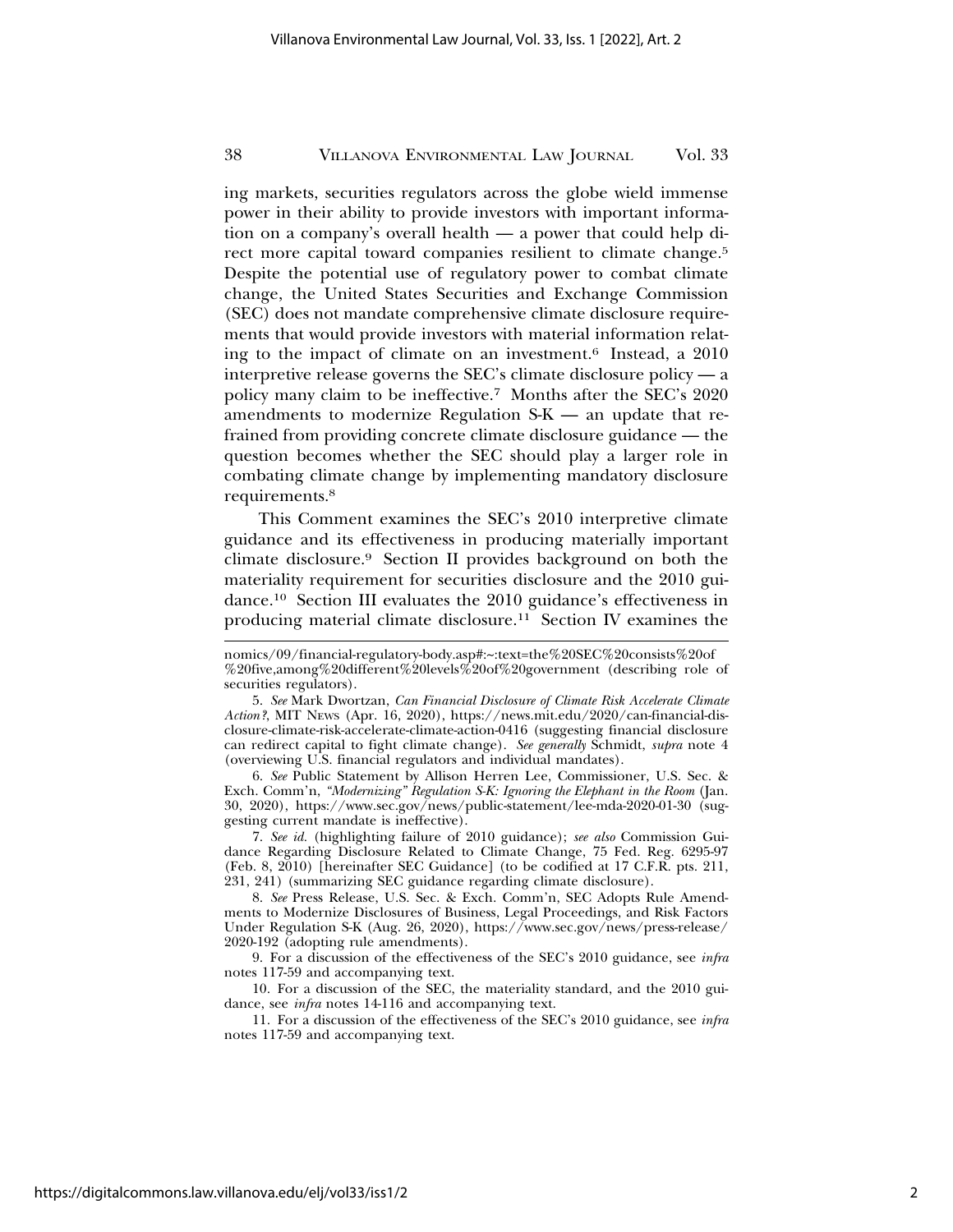Taskforce on Climate-Related Financial Disclosures (TCFD) recommendations.12 Lastly, Section V attempts to discern the future direction of the SEC's climate disclosure policy, with Section VI concluding the Comment.13

# II. COOLING DOWN: A BACKGROUND TO THE SEC AND CLIMATE **DISCLOSURE**

Familiarization with the SEC's role in the securities industry and the application of the materiality standard in securities law is imperative to understanding securities disclosure.14 Likewise, understanding Regulation S-K is necessary to discuss disclosure requirements and to provide a backdrop for the recent S-K amendments.15 Regulation S-K is simultaneously essential to dissecting the SEC's 2010 guidance.<sup>16</sup>

### A. The SEC and Materiality

In response to the 1929 stock market crash, which triggered a total lack of public trust in markets, Congress enacted the Securities Act of 1933 (1933 Act) and the Securities Exchange Act of 1934 (1934 Act).17 The 1933 Act protects investors by requiring sellers to provide financial information surrounding publicly-offered securities and by forbidding fraud or misrepresentation in the sale of securities.18 The 1934 Act created the SEC, a government regulatory agency whose primary purpose is to ensure individuals selling secur-

16. For a discussion of the SEC's interpretive guidance on climate disclosure and Regulation S-K, see *infra* notes 71-116 and accompanying text.

<sup>12.</sup> For a discussion of the TCFD framework, see *infra* notes 160-85 and accompanying text.

<sup>13.</sup> For a discussion of the future of SEC climate disclosure guidance, see *infra* notes 186-201 and accompanying text.

<sup>14.</sup> For a discussion of the SEC's creation and role, see *infra* notes 17-20 and accompanying text. For a discussion of the materiality standard, see *infra* notes 21- 26 and accompanying text.

<sup>15.</sup> For a discussion of Regulation S-K disclosure requirements, see *infra* notes 27-48 and accompanying text.

<sup>17.</sup> *The Role of the SEC*, INVESTOR.GOV, https://www.investor.gov/introductioninvesting/investing-basics/role-sec (last visited Jan. 9, 2021) (reviewing creation of SEC); *see The Laws That Govern the Securities Industry*, INVESTOR.GOV [hereinafter *The Laws That Govern*], https://www.investor.gov/introduction-investing/investingbasics/role-sec/laws-govern-securities-industry (last visited Nov. 13, 2021) (explaining principal sources of securities legislation).

<sup>18.</sup> *See The Laws That Govern*, *supra* note 17 (stating goals of 1933 Act). The 1933 Act achieves these goals via a registration process for securities sold in the U.S. *Id.* (outlining registration process for domestic securities sales). Registration forces sellers to disclose financial information, resulting in informed decision-making when purchasing securities. *Id.* (explaining purpose of registration).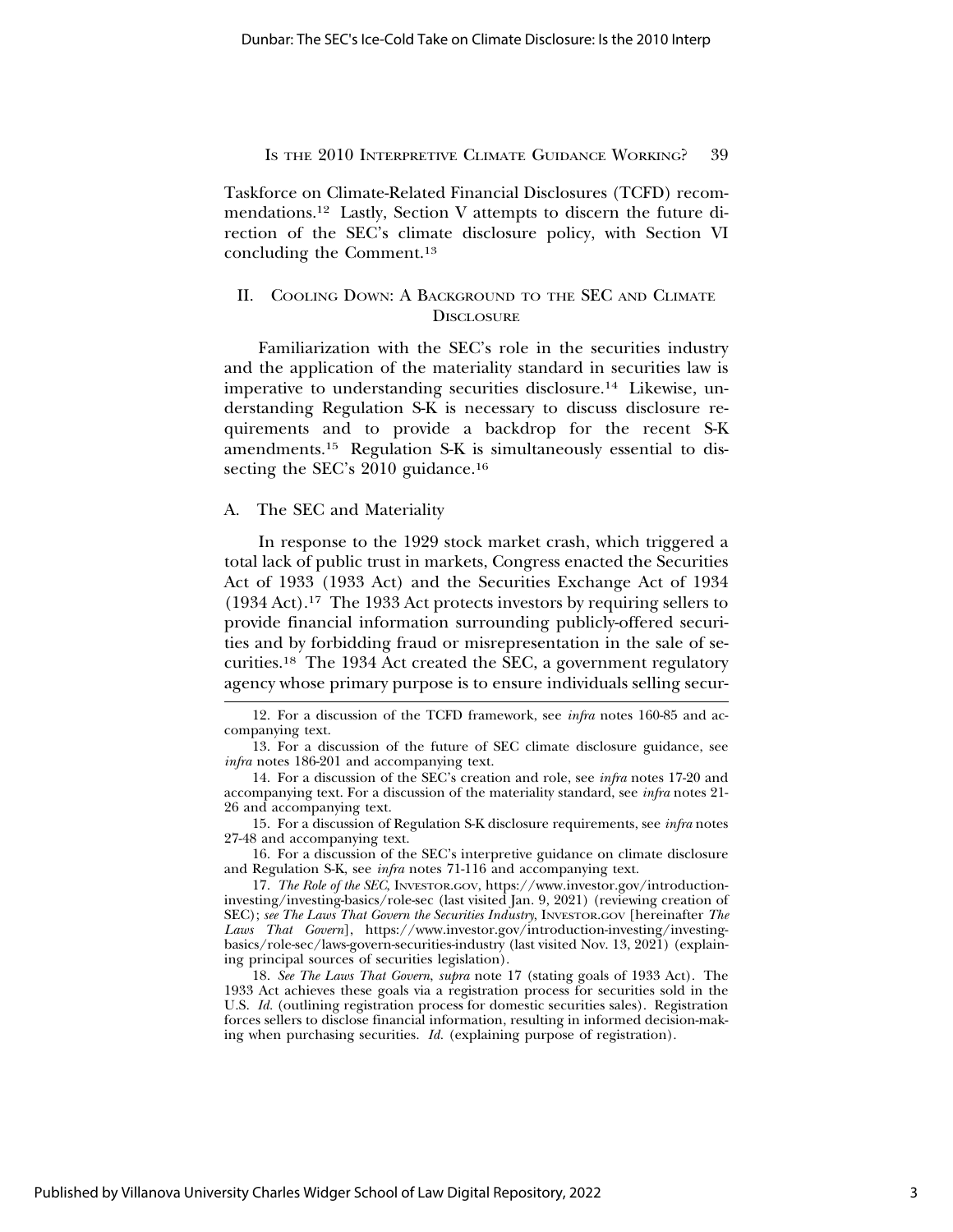ities to the public disclose information surrounding possible investment risks.19 Nearly one hundred years later, the SEC maintains its mission of guaranteeing investment information disclosure through a nationwide network of offices that implement and enforce disclosure rules based on federal securities law.20

A central tenet of U.S. securities law is the concept of materiality.21 In the case of corporate disclosure, the SEC requires that entities issuing securities to the public disclose useful information that informs prospective investors of potential risks.22 The issue with this requirement, however, is the difficulty in determining what information is considered useful and, therefore, necessary to disclose.23

In ferreting out useless information, legislators and, subsequently, the SEC introduced the concept of materiality into federal securities law in the late 1930s.<sup>24</sup> Information is material to an investment or shareholder voting decision if it enables the formation of inferences that would substantially impact a reasonable investor or shareholder's decision-making process.25 Despite the existence

<sup>19.</sup> *See id.* (discussing SEC's purpose).

<sup>20.</sup> John H. Matheson, *Securities and Exchange Commission*, MIDDLE TEN. ST. U.: THE FIRST AMENDMENT ENCYCLOPEDIA, https://mtsu.edu/first-amendment/article/ 819/securities-and-exchange-commission (last visited Jan. 9, 2021) (describing modern-day SEC).

<sup>21.</sup> BUS. ROUNDTABLE, THE MATERIALITY STANDARD FOR PUBLIC COMPANY DIS-CLOSURE: MAINTAIN WHAT WORKS 1 (2015), https://s3.amazonaws.com/brt.org/ archive/reports/BRT.The%20Materiality%20Standard%20for%20Public%20 Company%20Disclosure.2015.10.29.pdf (introducing principle of materiality).

<sup>22.</sup> *Id.* (asserting federal securities law requirements); *see also* EVA SU, CONG. RSCH. SERV., IF11256, SEC SECURITIES DISCLOSURE: BACKGROUND AND POLICY ISSUES 1 (2019), https://crsreports.congress.gov/product/pdf/IF/IF11256 (discussing disclosure requirements).

<sup>23.</sup> *See* Yvonne Ching Ling Lee, *The Elusive Concept of "Materiality" Under U.S. Federal Securities Laws*, 40 WILLAMETTE L. REV. 661, 663-64 (2004) (arguing materiality is elusive concept); *see also* SU, *supra* note 22, at 2 (reviewing numerous policy issues associated with disclosure). Disclosure poses various issues ranging from the quality to the frequency of disclosure. *Id.* (listing disclosure policy issues). Over the last few years, policy debates surrounding disclosure have focused on information overload — concern over companies providing investors with too much information. *Id.* (suggesting correlation between rising disclosure requirements and investors' difficulty in finding pertinent information).

<sup>24.</sup> *See* BUS. ROUNDTABLE, *supra* note 21, at 3 (referencing introduction of materiality in securities law).

<sup>25.</sup> *See* Lee, *supra* note 23, at 662-64 (defining materiality standard); *see also* TSC Indus. v. Northway, Inc., 426 U.S. 438, 449 (1976) (providing standard to measure materiality of investment information). Although the TSC standard attempts to clarify what information a corporation must disclose, critics argue the standard is somewhat elusive, balancing on the definition of a "reasonable investor" and the various contextual situations in which the standard may apply. *See* Lee, *supra* note 23, at 664, 663-65 (discussing issues with standard).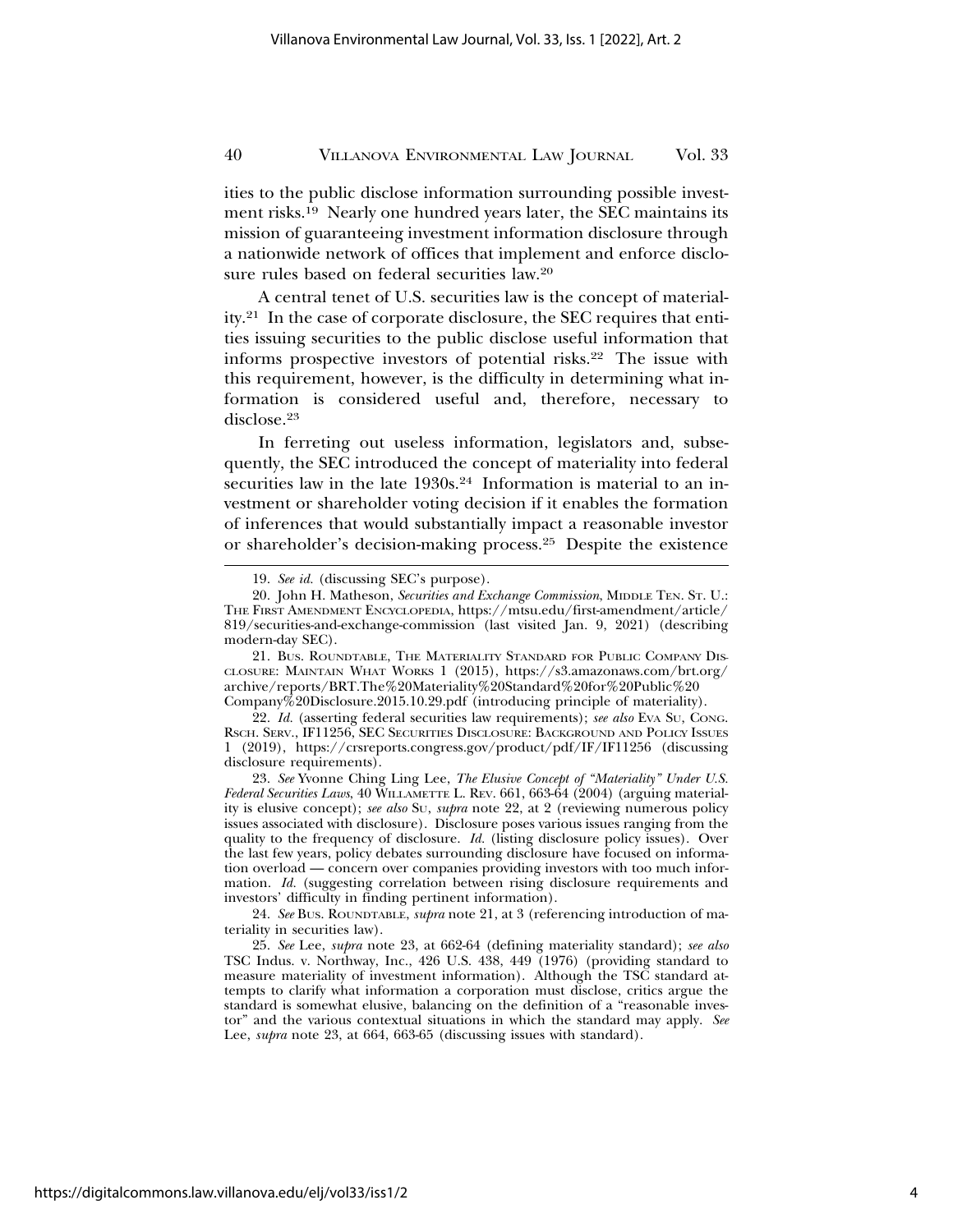of a materiality standard, both the complexity of modern capital markets and the interconnectedness of the global economy lead many to believe the standard can only be applied retroactively.<sup>26</sup>

# B. Regulation S-K Disclosure Requirements

The 1930s securities legislation not only introduced registration requirements, but also dictated the type of information companies must disclose to shareholders.27 Of the many regulations the 1933 Act implemented, Regulations S-K and S-X deal primarily with corporate disclosure.28 Regulation S-X governs the form and content of required financial statement disclosure.29 In comparison, Regulation S-K focuses on a broad range of information such as proxy statements, periodic reports, and other filings required under the 1933 Act.30

Regulation S-K is separated into fourteen subparts governing securities disclosure requirements under the 1933 and 1934 Acts, as well as the Energy Policy and Conservation Act of 1975 (EPCA).<sup>31</sup> These subparts include disclosures related to mergers and acquisitions, asset-backed securities, and management.32 Subparts requiring disclosure related to a registrant's oil production or mining activities are derived from the EPCA.33

By its nature, Regulation S-K presents the most advantageous vehicle for the institution of a standardized climate disclosure

28. *Id.* (outlining 1933 Act's disclosure requirements).

29. *Id.* at 1-2 (differentiating S-X from S-K). *See generally* Form and Content of and Requirements for Financial Statements, 17 C.F.R. § 210 (2021) (specifying requirements for form and content of financial statements).

30. *Glossary: Regulation S-K*, THOMSON REUTERS (last visited Jan. 10, 2020) (describing S-K). *See generally* Standard Instructions for Filing Forms Under Securities Act of 1933, 17 C.F.R. § 229 (2021) (listing required disclosures under S-K).

31. 17 C.F.R. § 229 (providing subparts of S-K).

32. *Id.* §§ 229.400, 229.1000, 229.1100 (categorizing certain disclosure requirements).

33. *Id.* §§ 229.1200, 229.1300 (requiring disclosure of mining and oil producing operations); *see* Energy Policy and Conservation Act, 42 U.S.C. § 6383 (requiring SEC creation of disclosure policy related to energy production). *See generally Energy Policy and Conservation Act of 1975*, BALLOTPEDIA, https://ballotpedia.org/ Energy\_Policy\_and\_Conservation\_Act\_of\_1975 (last visited Jan. 1, 2021) (providing background on EPCA).

<sup>26.</sup> *See* Roberta S. Karmel, *Disclosure Reform — The SEC Is Riding Off in Two Directions at Once*, 71 BUS. LAW. 781, 787, 789 (2016) (reviewing history of complex SEC-required disclosures); *see also* Lee, *supra* note 23 (suggesting difficulties exist in applying materiality standard).

<sup>27.</sup> ALEXANDER F. COHEN ET AL., LATHAM & WATKINS, FINANCIAL STATEMENT REQUIREMENTS IN U.S. SECURITIES OFFERINGS 1 (2021), https://www.lw.com/ thoughtLeadership/us-financial-statements-guide (distinguishing Regulations S-K and S-X).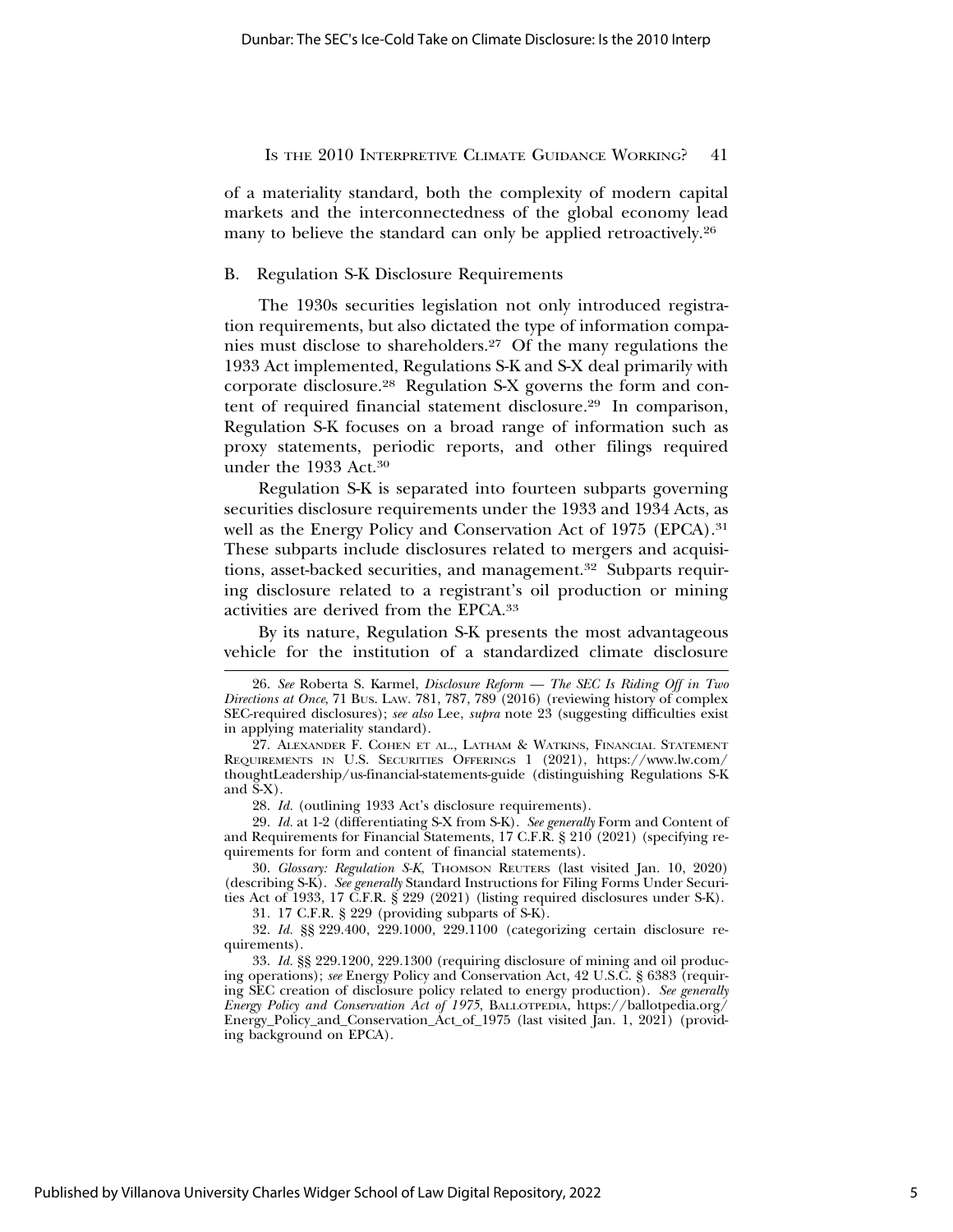framework.34 Specifically, commentators and the SEC have identified four items in Regulation S-K most relevant to climate disclosure.35 These items are: Item 101 (Description of Business); Item 103 (Legal Proceedings); Item 303 (Management's Discussion and Analysis of Financial Condition and Results of Operations); and Item 105 (Risk Factors), formerly Item  $503(c).^{36}$ 

Item 101 (Description of Business) requires registrants to disclose information and discuss the primary business behind the security for sale.37 A description of business disclosure must include a discussion on the development of the business.38 This discussion may cover a range of topics, including material changes to business strategy, information on revenue generating activities, or the impact of government regulation.39

Item 103 (Legal Proceedings) requires registrants to disclose material legal proceedings that extend beyond routine litigation.40 The SEC suggests that bankruptcy, registrant directors or affiliates acting as an adverse party in litigation, or a proceeding material to the registrant's finances also represent material legal proceedings.41 Item 103 describes proceedings that generally do not require disclosure, including damage suits not exceeding ten percent of assets and negligence claims considered an ordinary result of the registrant's business.42

Item 303 (Management's Discussion and Analysis of Financial Condition and Results of Operations (MD&A)) dictates that a registrant must provide managerial discussion relating to financial data

<sup>34.</sup> Rick E. Hansen, *Climate Change Disclosure by SEC Registrants: Revisiting the SEC's 2010 Interpretive Release*, 6 BROOK. J. CORP. FIN. & COM. L. 487, 492 (2012) (examining SEC climate disclosure guidance).

<sup>35.</sup> SEC Guidance, *supra* note 7, at 6295 (referencing relevant S-K subparts); *see* Hansen, *supra* note 34, at 492-95 (discussing relevant S-K subparts).

<sup>36.</sup> SEC Guidance, *supra* note 7, at 6293-95 (reviewing relevant regulations).

<sup>37.</sup> Regulation S-K, Item 101, 17 C.F.R. § 229.101 (2021) (stating business description requirements).

<sup>38.</sup> *Practical Law Corporate & Securities, Registration Statement: Form S-1*, THOM-SON REUTERS [hereinafter *Practical Law Corporate & Securities*] (last visited Jan. 16, 2021) (providing background on Item 101 disclosure).

<sup>39.</sup> *Id.* (suggesting various materials that can be discussed in Item 101 disclosure).

<sup>40.</sup> Regulation S-K, Item 103, 17 C.F.R. § 229.103 (2021) (calling for description of material legal proceedings); SEC Guidance, *supra* note 7, at 6293 (describing typical Item 103 disclosures).

<sup>41. 17</sup> C.F.R. § 229.103(c) (listing potential material legal proceedings).

<sup>42.</sup> *Id.* § 229.103(b) (describing non-material legal proceedings).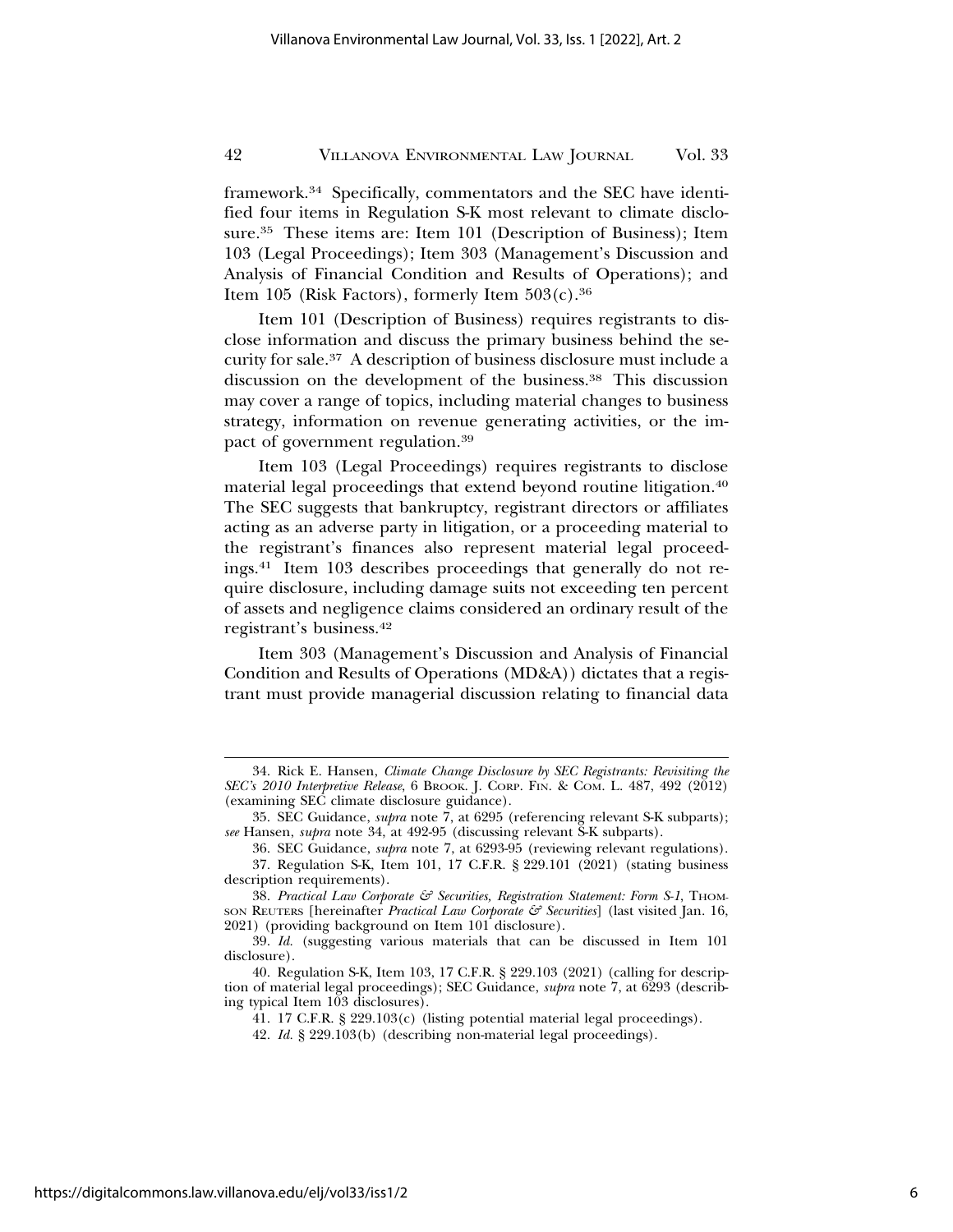typically found in financial statements and annual reports.43 In Item 303, the SEC requires discussion of any information a registrant believes is necessary to understand the financial status of its business fully, as well as any "changes in financial condition and results of operations" from previous disclosures.<sup>44</sup> The SEC specifically dictates that businesses must disclose information illuminating topics such as a liquidity, capital resources, and operational results.45

Lastly, Item 105 (Risk Factors) requires that, wherever appropriate, a registrant discuss "material factors that make an investment in the registrant or offering speculative or risky."46 The discussion must detail how each risk can potentially affect the registrant's securities.47 Risks discussed should be specific to the registrant's business, and any risk deemed generic — as in it applies to a broad group of registrants — need not be discussed.48

### C. SEC's 2010 Interpretive Guidance on Climate Change

Instead of creating a standardized disclosure regime, the SEC approached climate disclosure through interpretive guidance intended to clarify the type of disclosure that should naturally occur under existing regulations.49 This interpretive guidance can be traced back to growing investor demand for climate disclosure in the early 2000s.<sup>50</sup> The SEC answered this demand in 2010 with interpretive guidance intended to provide investors with consistency in registrant reporting of climate-related material.<sup>51</sup>

<sup>43.</sup> Regulation S-K, Item 303, 17 C.F.R. § 229.303 (2021) (providing information regarding required discussion relating to financial condition); Hansen, *supra* note 34, at 494 (summarizing Item 303).

<sup>44. 17</sup> C.F.R. § 229.303(a) (describing requirements for full fiscal year disclosures).

<sup>45.</sup> *Id.* § 229.303(b)(1)-(5) (listing required information for disclosure under Item 303).

<sup>46.</sup> Regulation S-K, Item 105, 17 C.F.R. § 229.105(a) (2021) (requiring discussion of risk factors in disclosure).

<sup>47.</sup> *Id.* (discussing risk potential).

<sup>48.</sup> *Id.* (reviewing required risks to disclose under Item 105); *Practical Law Corporate & Securities*, *supra* note 38 (providing background on updated Risk Factors disclosure).

<sup>49.</sup> For a further discussion of the SEC's 2010 guidance, see *infra* notes 71-104 and accompanying text.

<sup>50.</sup> For a further discussion of investors pressuring the SEC, see *infra* notes 52-70 and accompanying text.

<sup>51.</sup> For a further discussion of the SEC's 2010 guidance, see *infra* notes 71-104 and accompanying text.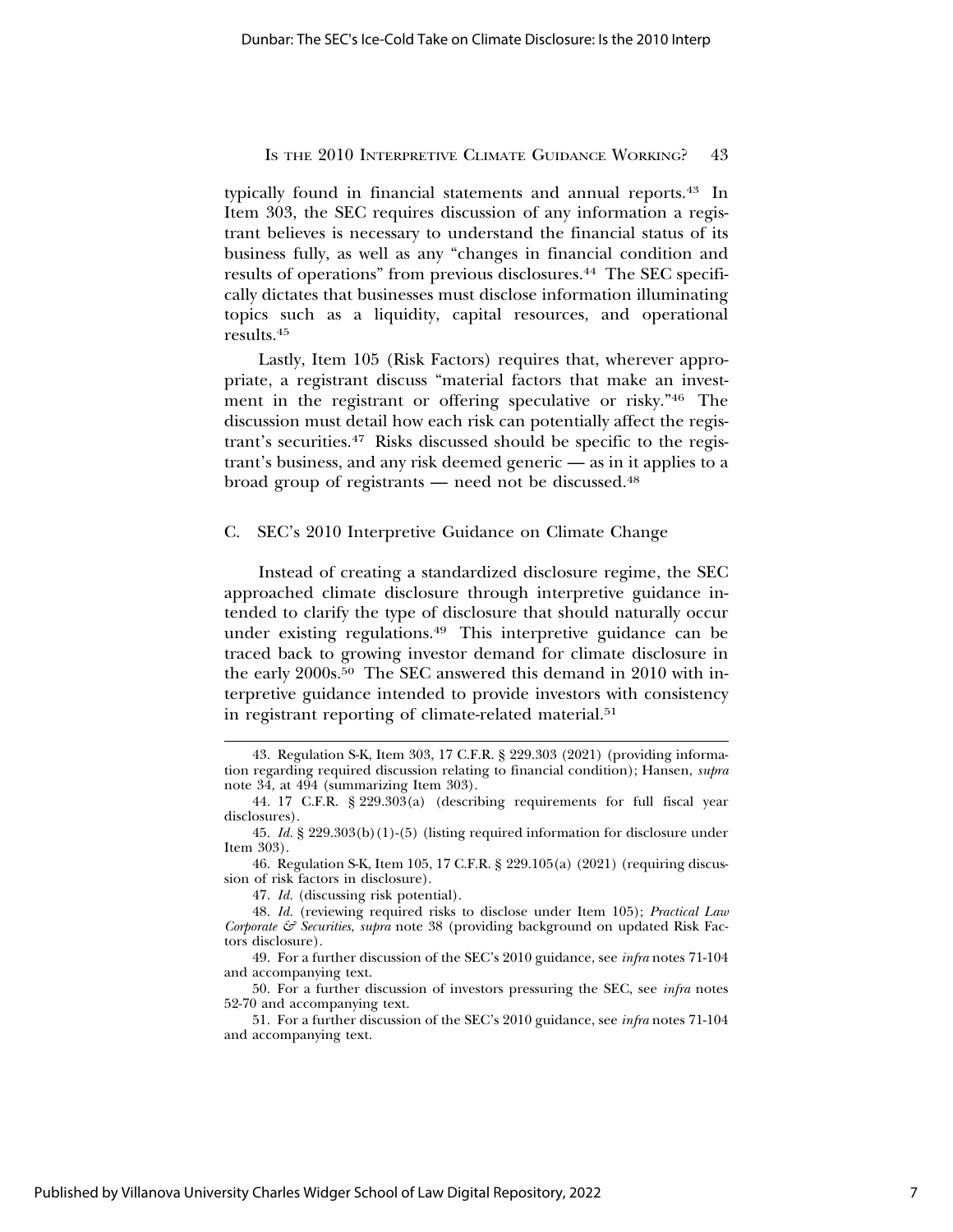# *1. Demanding Change*

By the mid-2000s, climate scientists warned the public of the inevitable, long-term consequences associated with climate change.52 The scientific community argued that observable change in climate had already arrived in the form of rising sea levels and temperatures, as well as decreases in global snow and ice levels.<sup>53</sup> In 2007, the Intergovernmental Panel on Climate Change (IPCC) released the Fourth National Climate Assessment report for global policymakers.54 This report echoed the bleak message of climate scientists everywhere — without mitigating action, climate change will continue with devastating consequences.<sup>55</sup>

Although the IPCC's report targeted global policy makers, its prediction of the planet's dire future resonated with a broader audience.56 The science of climate change became impossible for business leaders and investors to ignore.57 Thus, the mid-2000s presented a growing awareness among investors of the climate-related financial risks and opportunities businesses face across economic sectors and geographic borders.58

In 2007, a group of twenty-two institutional investors, state treasurers, and environmental activist groups submitted a petition to the SEC requesting climate risk disclosure guidance.59 The petition argued that climate change produces concrete investment risks and opportunities of which registrants possess material information.60 The petitioners asserted that despite registrants' awareness of this

55. *Id.* at 19 (listing risks associated with changing climate).

56. PETITION FOR INTERPRETIVE GUIDANCE ON CLIMATE RISK DISCLOSURE, SEC FILE NO. 4-547, at 6 (Sept. 18, 2007) [hereinafter SEC PETITION], https:// www.sec.gov/rules/petitions/2007/petn4-547.pdf (referencing IPCC's Fourth National Climate Assessment report).

57. *See generally id.* at 7 (suggesting impacts of climate change implicate business and investment).

58. *Id.* at 6-7 (asserting both risks and gains are associated with climate change).

59. *Id.* at 2-3 (stating reasons for petition); John M. Broder, *SEC Adds Climate Risk to Disclosure List*, N.Y. TIMES (Jan. 27, 2010), https://www.nytimes.com/2010/ 01/28/business/28sec.html (describing petitions influencing creation of climate risk disclosure guidance).

60. *See* SEC PETITION, *supra* note 56, at 2, 21 (describing climate risks registrants face).

<sup>52.</sup> *See* INTERGOVERNMENTAL PANEL ON CLIMATE CHANGE, CLIMATE CHANGE 2007: SYNTHESIS REPORT 2 (Rajendra K. Pachauri et al. eds., 2008), https:// www.ipcc.ch/site/assets/uploads/2018/02/ar4\_syr\_full\_report.pdf (suggesting warming climate is unequivocal).

<sup>53.</sup> *Id.* (discussing observable impacts of changing climate over one-hundredyear period).

<sup>54.</sup> *See generally id.* (reporting changes in climate and suggesting actions to halt further change).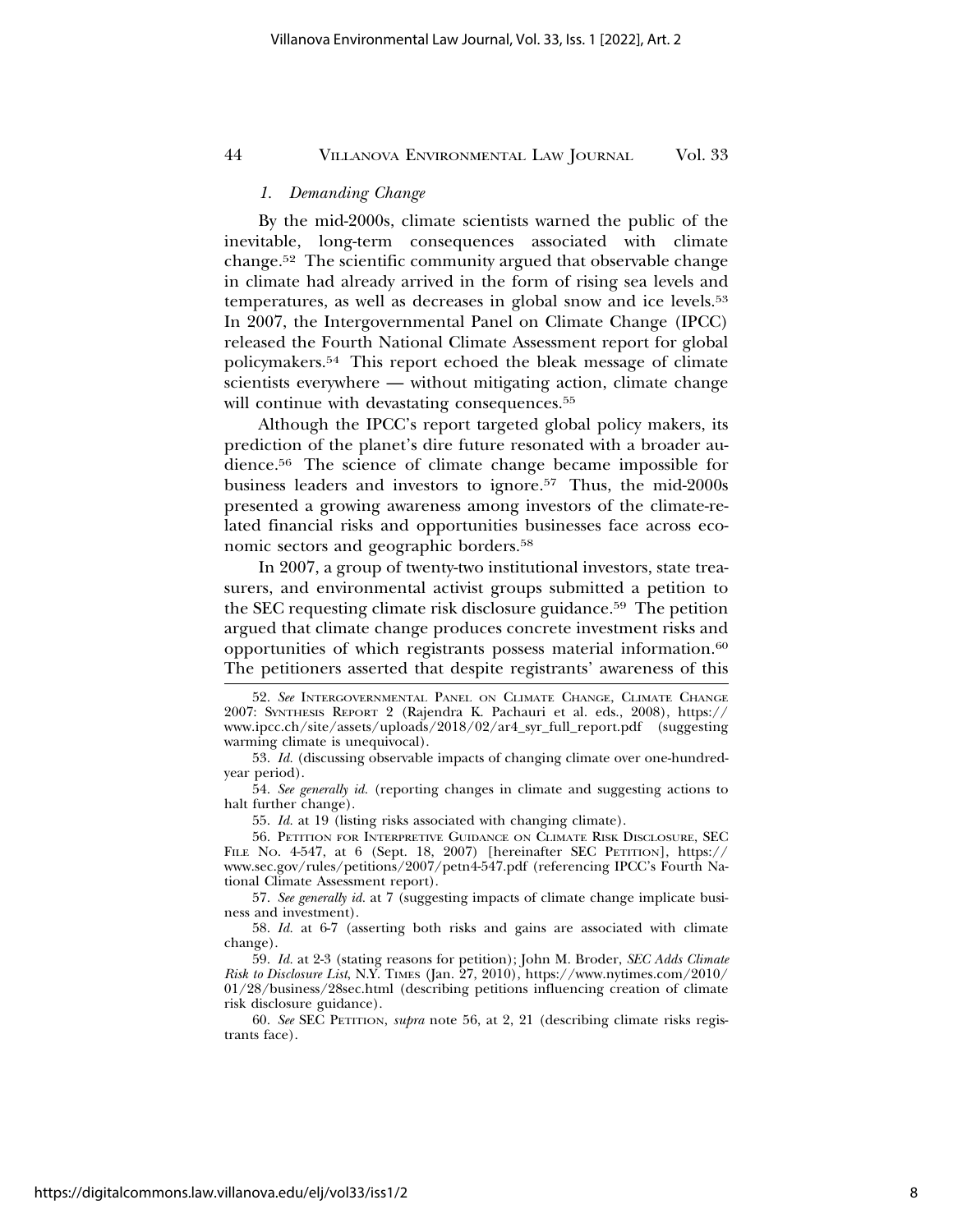information, disclosures failed to provide investors with relevant information surrounding climate risk.<sup>61</sup> Petitioners highlighted the increasing importance of this area to investors by emphasizing the climate risks public companies face, including changing regulatory, physical, and economic environments.62 The petition, therefore, suggested that if the SEC is to uphold its mandate of ensuring securities market efficiency through disclosure, then it must address climate change.63

Instituting clear disclosure guidelines relating to climate is easier said than done.64 From the mid-1990s to 2009, the SEC's track record for obtaining material climate-related information can only be described as dismal.<sup>65</sup> By 2008, just two years before the release of the interpretive guidance, only 5.5 percent of S&P 500 companies identified climate change as posing a strategic business risk in yearly disclosures.66

Despite the SEC's poor record of climate disclosure and the growing demand for material information, the Commission's decision to issue the interpretive guidance instead of amending Regulation S-K demonstrated internal hesitation to create definite disclosure requirements.67 In a January 2010 meeting convened to discuss the guidance, Commissioners expressed concerns that the guidance would be interpreted as the SEC "taking a position" on climate change.68 One Commissioner even questioned the productivity of the guidance, suggesting it only provides investors with useless information.69 Notwithstanding these criticisms, Commissioners voted in favor of issuing the guidance.<sup>70</sup>

62. *Id.* at 21-22 (reviewing major climate risks).

63. *See id.* at 2 (suggesting disclosure leads to efficient markets).

64. *See generally* Hansen, *supra* note 34, at 508-10 (describing climate-related disclosure prior to 2010).

65. *See id.* at 509-10 (highlighting Form 10-K filings for S&P registrants between 1995 and 2008).

66. *Id.* (restating 2009 study on S&P registrants and climate disclosure); Kevin L. Doran & Elis L. Quinn, *Climate Change Risk Disclosure: A Sector by Sector Analysis of SEC 10-K Filings from 1995-2008*, 34 N.C. J. INT'L L. 721, 726 (2009) (studying climate-related disclosures prior to 2010).

67. *See SEC Issues Interpretive Guidance on Climate Change Disclosures*, GIBSON DUNN (Feb. 4, 2010), https://www.gibsondunn.com/sec-issues-interpretive-guidance-on-climate-change-disclosures/#\_ftn2 (discussing Commissioners' deliberations on topic).

68. *Id.* (referencing dissenting Commissioners' worries).

69. *Id.* (highlighting Commissioner Troy Paredes's issue with guidance).

70. *See* Press Release, U.S. Sec. & Exch. Comm'n, SEC Issues Interpretive Guidance on Disclosure Related to Business or Legal Developments Regarding Cli-

<sup>61.</sup> *See id.* at 2, 45-48 (asserting lack of transparency regarding climate-related disclosure).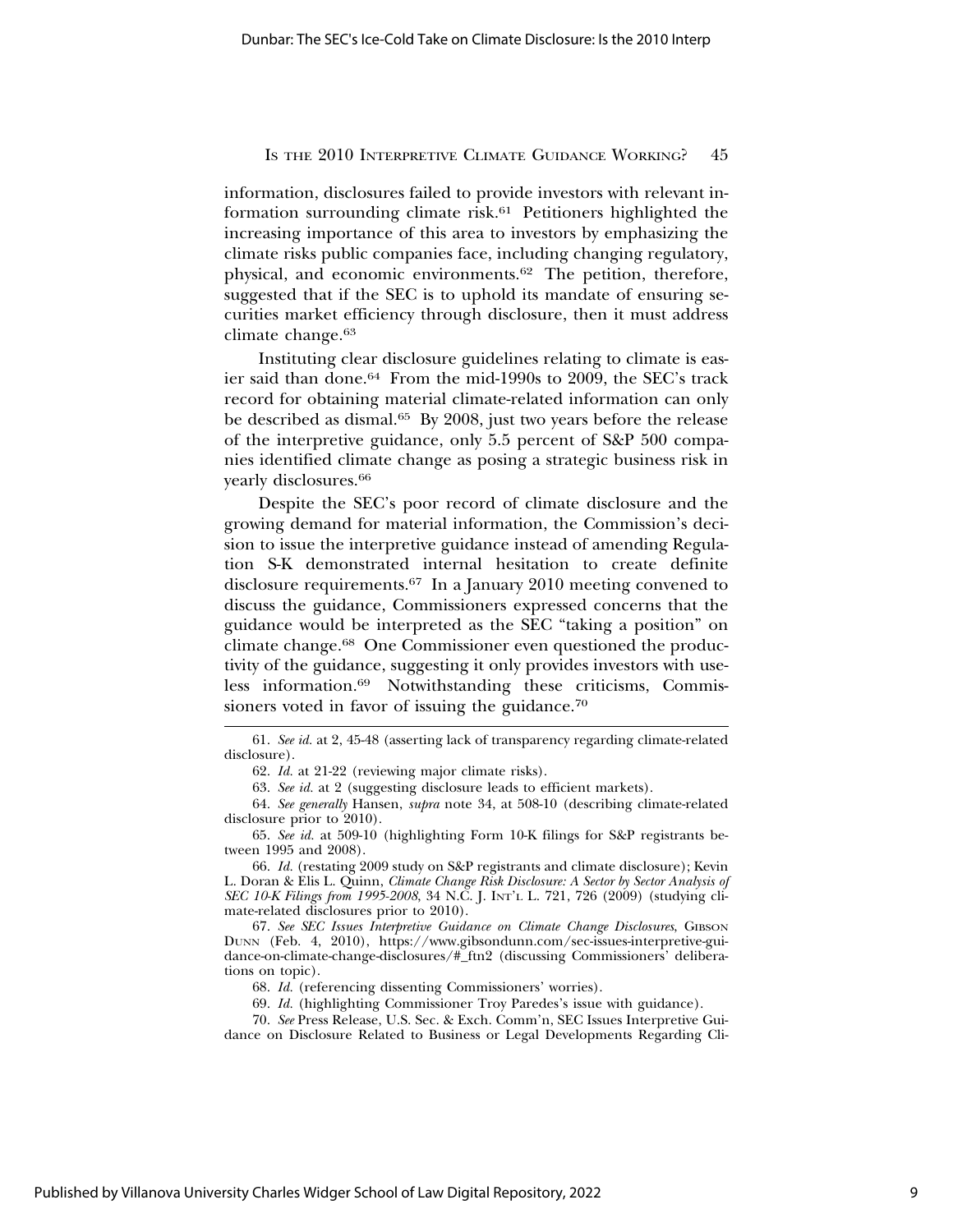# *2. Working With What We Have: The SEC's Interpretive Guidance*

Upon releasing the 2010 interpretive guidance, the SEC clarified that securities laws and regulations were not changing.71 The interpretive guidance's introduction declares it is only meant to "assist companies in satisfying their disclosure obligations under the [existing] federal securities laws and regulations."72 The guidance suggests, rather than requires, that registrants consider climate impacts when addressing Items 101, 103, 303, and 105 of Regulation S-K.73 Although approaching climate disclosure in this manner might have been the most feasible option at the time, the SEC's failure to provide concrete regulations likely contributed to the lackluster performance of the interpretive guidance throughout the 2010s.74

In the interpretive guidance, the SEC first points to Item 101 as requiring climate-related disclosures.75 The SEC suggests that Item 101 already requires companies to disclose the costs of complying with environmental laws.<sup>76</sup> Next, the SEC points to Item 103 disclosures.77 The SEC again highlights environmental discussions, as Item 103 requires disclosure of litigation presenting potential monetary sanctions, expenditures, or deferred charges exceeding ten percent of a registrant's current assets.78 The interpretive guidance then turns to Item 105.79 Unlike the discussion of previous items, the SEC does not point to specific environmental requirements embedded in Item 105 concerning risk factors.80

Lastly, in its review of relevant Regulation S-K subparts, the interpretive guidance provides an in-depth discussion of the requirements under Item 303's MD&A section.<sup>81</sup> In this section, the SEC implies that the MD&A requirement is inherently flexible, compel-

73. *See id.* at 6293-95 (explaining how S-K disclosure requirements cover climate-related disclosures).

74. For a further discussion of the impact of the SEC's 2010 guidance, see *infra* notes 117-59 and accompanying text.

75. SEC Guidance, *supra* note 7, at 6293 (discussing description of business relation to climate disclosure).

76. *Id.* (emphasizing Item 101 requirements).

77. *Id.* (referencing environmental disclosures under Item 101).

78. *Id.* at 6293-94 (reviewing Item 103).

79. *Id.* at 6294 (explaining Item 105).

80. *See* SEC Guidance, *supra* note 7, at 6294 (refraining from suggesting environmental requirements associated with Item 105).

81. *Id.* (discussing Item 303).

mate Change (Jan. 27, 2010), https://www.sec.gov/news/press/2010/2010-15.htm (reviewing reasoning supporting passage of guidance).

<sup>71.</sup> *Id.* (stating guidance does not modify legal requirements).

<sup>72.</sup> SEC Guidance, *supra* note 7, at 6290 (summarizing guidance).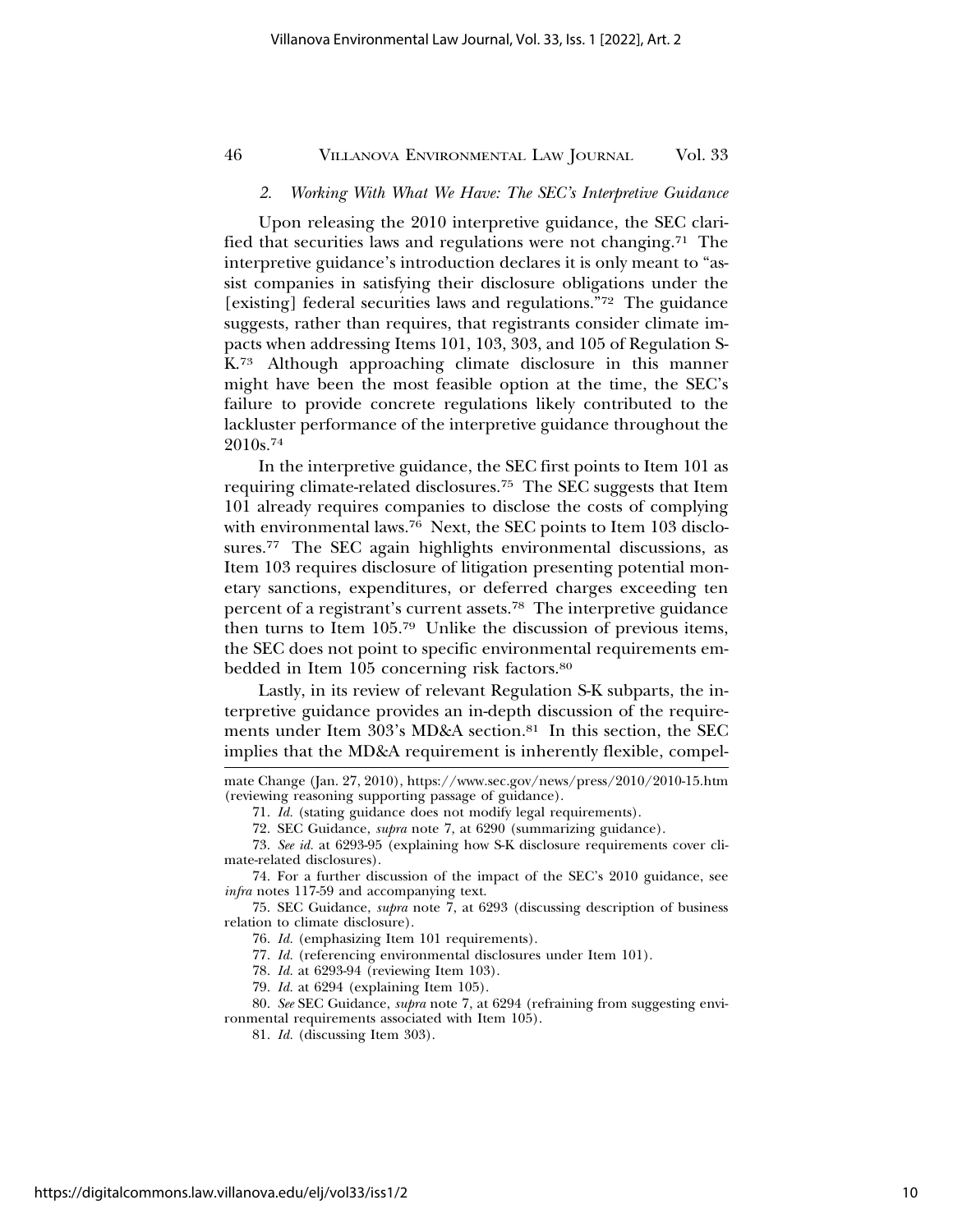ling registrants to disclose new information based on evolving business trends.82 The Commission notes that MD&A disclosure generally relates to liquidity and capital resources created through business operations and that registrants should work to identify and disclose material trends, events, or commitments that may impact these areas going forward.83

After identifying specific parts of Regulation S-K, the interpretive guidance attempts to link climate-related disclosures to these areas.84 The SEC indicates that "[d]epending on the facts and circumstances of a particular registrant," the previously-summarized Regulation S-K items may require specific climate disclosures.85 The Commission envisions four possible situations in which Regulation S-K triggers climate disclosure.86

First, the Commission connects the impact of possible environmental legislation and regulations to Items 101, 103, 105, and 303.87 The SEC's primary argument is that relevant legislation or regulation has material financial impact on registrants.88 From costs associated with "cap and trade systems" to changes surrounding profit and loss margins related to climate legislation or regulations, the SEC asserts Items 101, 103, 303, and 105 may all be implicated.89

Similarly, the interpretive guidance mentions the effects of international climate accords on registrants.<sup>90</sup> The SEC suggests that international accords related to climate may lead to disclosure requirements similar to those triggered by domestic legislation and regulation.91 In an attempt to illustrate an international agreement impacting registrants across a broad spectrum of industries, the interpretive guidance references established international accords such as the Kyoto Protocol.<sup>92</sup>

<sup>82.</sup> *Id.* (asserting MD&A naturally calls for climate disclosure).

<sup>83.</sup> *Id.* at 6294-95 (reviewing typical MD&A disclosures).

<sup>84.</sup> *Id.* (providing examples of climate-related information that may be required for disclosure).

<sup>85.</sup> SEC Guidance, *supra* note 7, at 6295 (introducing possible climate topics requiring disclosure).

<sup>86.</sup> *Id.* (highlighting possible disclosure requirements).

<sup>87.</sup> *See id.* at 6295-96 (explaining impacts of environmental legislation under S-K).

<sup>88.</sup> *Id.* (focusing SEC argument on legislation).

<sup>89.</sup> *Id.* at 6296 (listing consequences of regulation or legislation).

<sup>90.</sup> *See* SEC Guidance, *supra* note 7, at 6296 (introducing prospect of disclosure related to international accords).

<sup>91.</sup> *Id.* (suggesting impact of international treaties on business operations).

<sup>92.</sup> *Id.* (referencing Kyoto Protocol).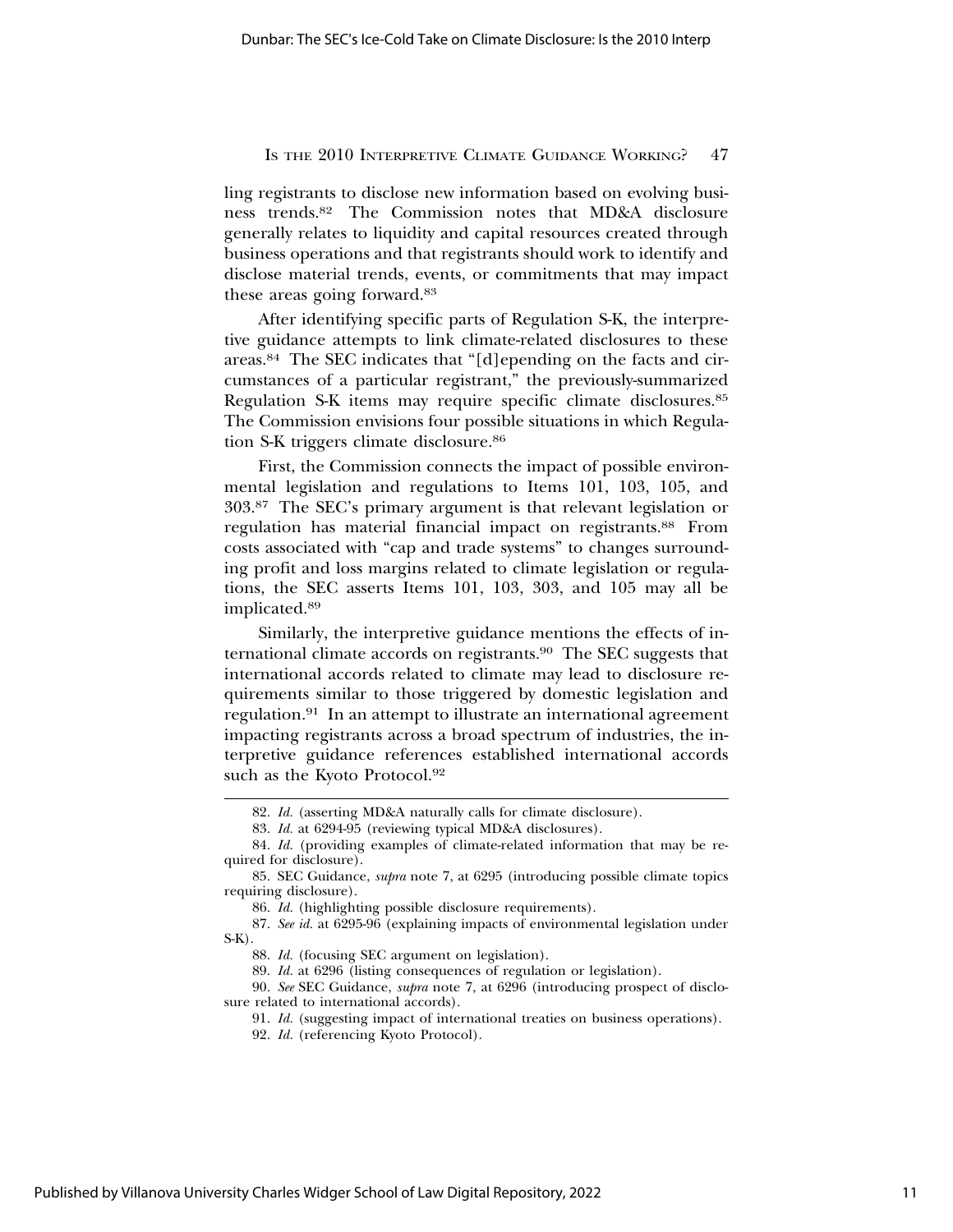After identifying how domestic and international regulations may impact registrants' disclosure duties, the interpretive guidance adds that the indirect consequences of such regulation or development of business trends may lead to further disclosure requirements.93 Here, the SEC emphasizes the broad market demand for new products and services or potential decreases in demand for older ones.94 The interpretive guidance implies that due to climate change, there are both opportunities and risks in shifting market demands that investors should be aware of.95 The SEC asserts that Items 303 and 105 could help to illuminate such opportunities.96 The Commission also notes some business developments are so significant that Item 101 may warrant disclosure as well.97 The interpretive guidance does not, however, provide an example of a climate-related scenario that could trigger a change in a registrant's core business, thereby prompting Item 101 disclosure.98

Lastly, the interpretive guidance focuses on how the physical impacts of climate change may trigger disclosure requirements.99 Here, the SEC advances Item 105 as the appropriate vehicle for registrants and discusses the effects of severe weather on business operations.100 In identifying the link between severe weather and business risk, the interpretive guidance references a Government Accountability Office (GAO) report proposing that the number of severe weather events brought on by climate change will continue to grow and present major risks to registrant property like factories and distribution centers.101 The SEC encourages registrants to identify weather risks posed in individual regions where the registrant conducts business.102 Such risks may include areas prone to coastal flooding and hurricanes, as well as areas more susceptible to

<sup>93.</sup> *Id.* (introducing indirect consequences of regulation or business trends as possible disclosure requirement).

<sup>94.</sup> *Id.* (highlighting how climate change influences demand).

<sup>95.</sup> SEC Guidance, *supra* note 7, at 6296 (suggesting both risks and opportunities are present).

<sup>96.</sup> *Id.* (listing S-K sections best suited to handle issues).

<sup>97.</sup> *Id.* (suggesting Item 101 requires disclosure).

<sup>98.</sup> *Id.* (noting Item 101 disclosure includes significant impact on business operations).

<sup>99.</sup> *Id.* at 6296-97 (introducing physical impacts of climate change requiring disclosure).

<sup>100.</sup> *See* SEC Guidance, *supra* note 7, at 6297 (referencing severe weather as major risk factor for businesses).

<sup>101.</sup> *Id.* (noting severe weather's impact on property).

<sup>102.</sup> *Id.* (listing potential weather risks based on business operation locations).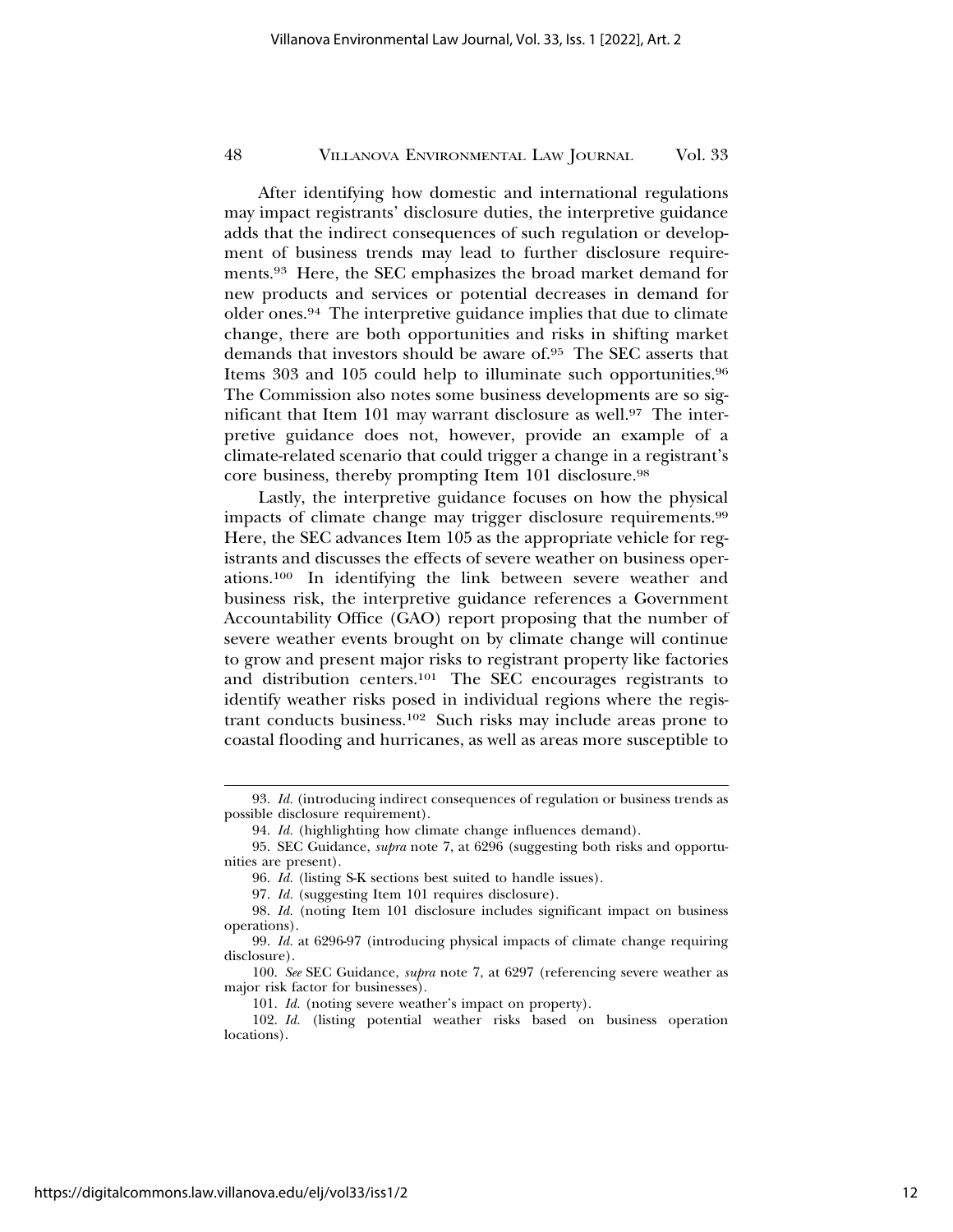drought conditions.103 Once identified, registrants should disclose the potential consequences of these weather-related events to investors.104

# *3. Regulation S-K Amendments*

More than ten years after its publication, the SEC's 2010 guidance remains unchanged.105 Over this period, however, the SEC actively updated other regulations.106 In particular, the SEC adopted a slew of amendments to Regulation S-K at the end of 2020.107

These amendments target Regulation S-K subparts Items 101, 103, 303, and 105, which the 2010 guidance references as the most relevant regulations for increasing climate disclosure.108 In a press release following the amendments' adoption, the SEC declared that modernization was the driving force behind the amendments.109 These amendments introduced a variety of changes, particularly in MD&A requirements.110 As the SEC has not introduced significant changes in nearly thirty years, the amendments present a major shift in disclosure requirements.<sup>111</sup>

One amendment to Item 101(c) requires registrants to expand evaluation and reporting of human capital.<sup>112</sup> The amendment re-

109. Press Release, U.S. Sec. & Exch. Comm'n, SEC Adopts Rule Amendments to Modernize Disclosures of Business, Legal Proceedings, and Risk Factors Under Regulation S-K (Aug. 26, 2020) [hereinafter SEC Adopts Rule Amendments], https://www.sec.gov/news/press-release/2020-192 (providing reasoning behind amendments).

110. Jacob et al., *supra* note 108 (discussing risk alterations to MD&A requirements).

<sup>103.</sup> *Id.* (highlighting flooding and droughts).

<sup>104.</sup> *Id.* (asserting disclosure is next step after identifying material risks).

<sup>105.</sup> *See generally* SEC Guidance, *supra* note 7, at 6290-97 (providing last SECissued guidance relating to climate disclosure).

<sup>106.</sup> *See* Valerie Jacob et. al., *New Wave of Regulation S-K Amendments*, HARV. L. SCH. F. ON CORP. GOVERNANCE (Dec. 22, 2020), https://corpgov.law.harvard.edu/ 2020/12/22/new-wave-of-regulation-s-k-amendments/ (reviewing recentlyadopted S-K amendments).

<sup>107.</sup> *Id.* (citing S-K amendments adopted in November and August of 2020).

<sup>108.</sup> *See* Valerie Jacob et al., *SEC Changes Rules Affecting Risk Factors, Litigation and Business Description Disclosures by U.S. Public Companies*, FRESHFIELDS (Aug. 27, 2020), https://blog.freshfields.us/post/102ge4p/sec-changes-rules-affecting-riskfactors-litigation-and-business-description-dis (listing recent changes to S-K).

<sup>111.</sup> *See* SEC Adopts Rule Amendments, *supra* note 109 (stating lack of update in nearly thirty years).

<sup>112.</sup> Elizabeth Bieber et al., *Practical Insights Into Incorporating New Human Capital Management Disclosures Into a Company's Annual Reports on Form 10-K*, FRESHFIELDS (Oct. 9, 2020), https://blog.freshfields.us/post/102ghzx/practical-insights-into-incorporating-new-human-capital-management-disclosures-in (discussing amendments to Item  $101(c)$ ).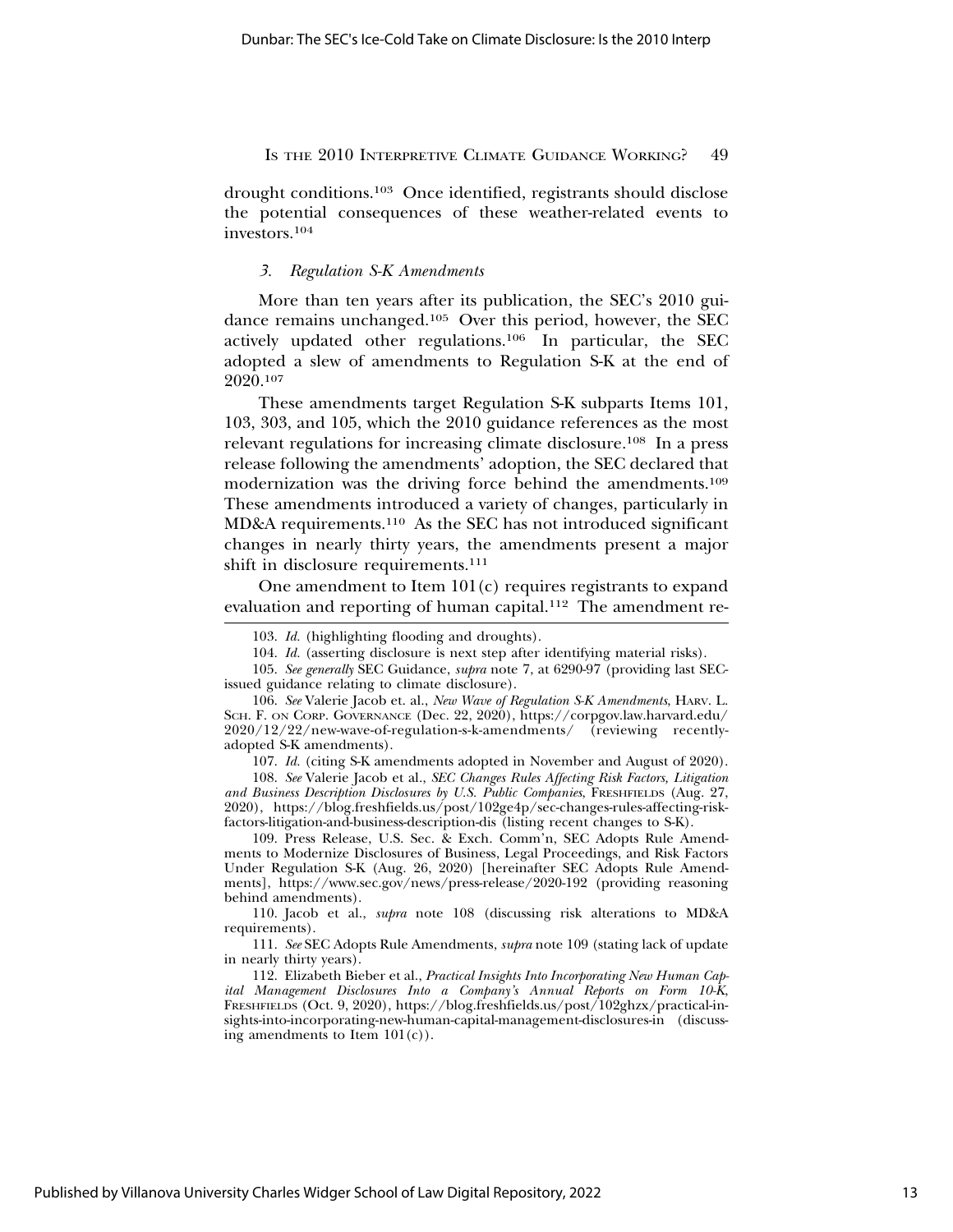quires registrants to provide a description of their human capital resources if doing so would give investors a better understanding of the registrants' business.113 Interestingly, this topic gained traction with the SEC in a similar manner to that of late-2000s climate disclosure — by investor demand.114 Institutional investors used open letters and other modes of public communication to draw SEC and registrant attention to human capital issues such as workplace diversity.115 Unlike the previous demand for codified climate disclosure requirements, human capital disclosures found a way into the recent Regulation S-K amendments.116

# III. THE COLD STREAK CONTINUES: ASSESSING THE EFFECTIVENESS OF THE 2010 GUIDANCE

Under the recent Regulation S-K amendments, the SEC's emphasis on enhancing human capital disclosures provides hope that other environmental, social, and governance (ESG) topics may one day have distinct disclosure requirements.<sup>117</sup> These amendments, however, also raise questions about the current state of climate disclosure; specifically, whether the 2010 guidance effectively produces material information related to climate that warrants completely bypassing the opportunity to create enhanced climate disclosure requirements via Regulation S-K's 2020 amendments.118 An assessment of climate disclosure over the last ten years suggests the answer to that question is no. $119$ 

### A. More of the Same: Another Decade of Inadequate Disclosure

Although socially-conscious investors and climate advocates initially celebrated the publication of the 2010 guidance, it appears to have brought little change to the disclosure landscape.<sup>120</sup> In a re-

<sup>113.</sup> *Id.* (summarizing amendment).

<sup>114.</sup> *See id.* (illustrating demand initiating SEC action).

<sup>115.</sup> *Id.* (referencing institutional investor work on human capital disclosure).

<sup>116.</sup> *Id.* (discussing human capital requirements); SEC Adopts Rule Amendments, *supra* note 109 (explaining human capital requirements).

<sup>117.</sup> *See* ASSET MGMT. ADVISORY COMM., U.S. SEC. & EXCH. COMM'N, RECOM-MENDATIONS FOR ESG 1-2 (July 7, 2021), https://www.sec.gov/files/amac-recommendations-esg-subcommittee-070721.pdf (recommending ESG disclosure standards).

<sup>118.</sup> For a further discussion of the effectiveness of the SEC's 2010 guidance, see *infra* notes 120-59 and accompanying text.

<sup>119.</sup> For a further discussion of the investor reaction to and effectiveness of the interpretive guidance, see *infra* notes 120-59 and accompanying text.

<sup>120.</sup> *See* Alan R. Palmiter, Climate Change Disclosure: A Failed SEC Mandate 19-21 (Mar. 15, 2017) (unpublished manuscript), https://ssrn.com/abstract=2639181 (discussing immediate reaction to 2010 interpretive guidance).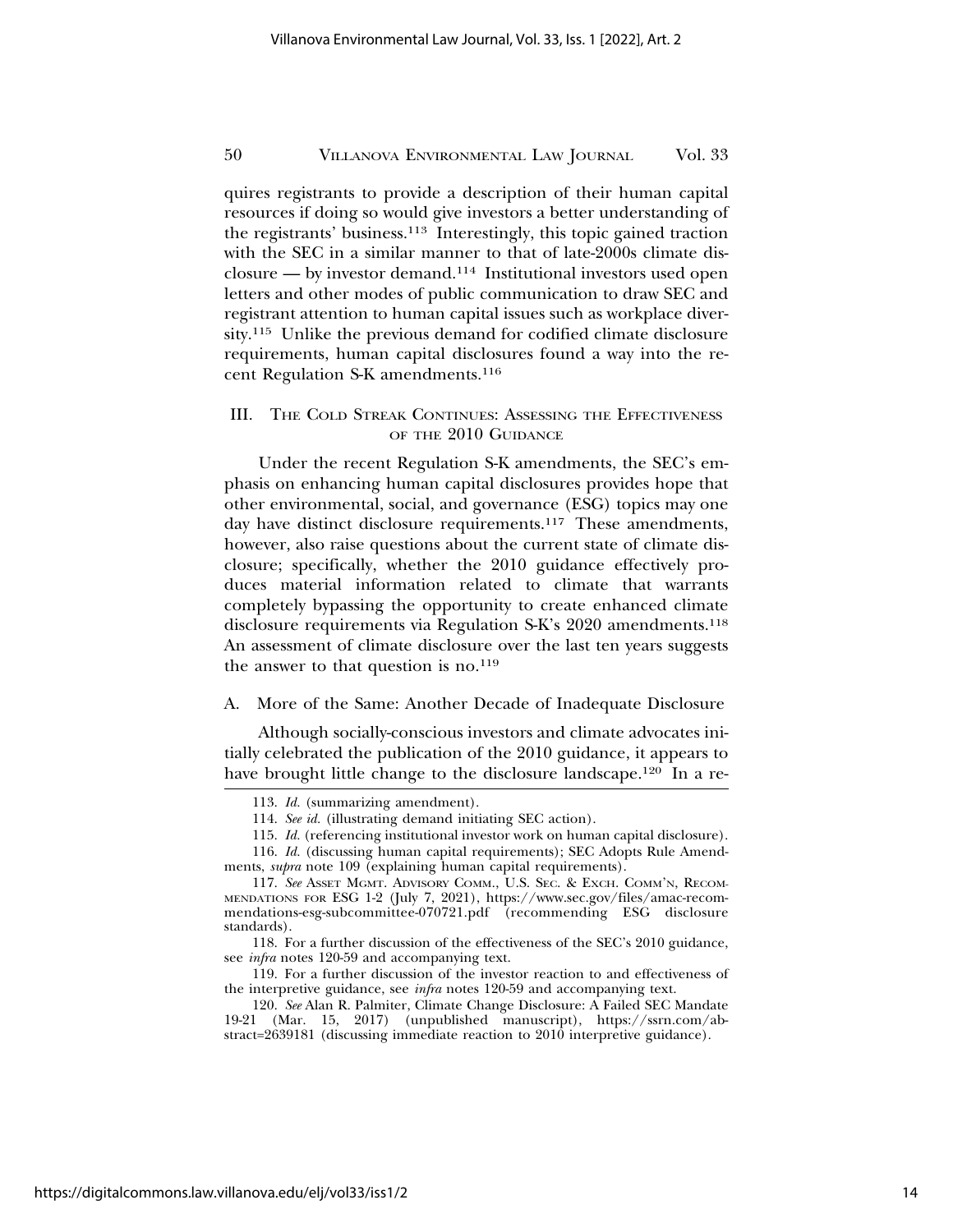port to Congress four years after the guidance's release, the SEC admitted no notable changes in the quality of climate-related disclosures had occurred since the guidance's inception.121 In the same report, SEC senior staff suggest the 2010 guidance will not produce major shifts from generic climate disclosure that frequented 10-Ks prior to 2010.122

Despite the SEC's bleak review, there has been an increase in the quantity of climate disclosure since the interpretive guidance's publication.123 Over the last ten years, the amount of climate-related disclosures has increased significantly.124 In an attempt to measure yearly increases or decreases in climate-related disclosures, organizations like Ceres and the TCFD search hundreds of annual reports for references to climate.125 In a 2020 survey of 10-K filings, sixty percent of surveyed registrants referenced climate change — a sixteen percent increase from 2010.126 Although this increase seems impressive from the outside, the algorithms used to identify climate-related information search for extremely broad terms, such as "flooding" or "hurricane"; these terms are likely used in contexts outside of any material discussion involving climate and the registrant's business.127 As such, forty percent of registrants surveyed evidently do not mention sufficiently broad topics to be flagged by the algorithms as discussing climate, let alone discussing the transitional and physical risks investors hope to see in 10-Ks.128

<sup>121.</sup> U.S. GOV'T ACCOUNTABILITY OFF., GAO-18-188, CLIMATE-RELATED RISKS: SEC HAS TAKEN STEPS TO CLARIFY DISCLOSURE REQUIREMENTS (2018), https:// www.gao.gov/assets/gao-18-188.pdf (reviewing SEC's climate disclosure efforts).

<sup>122.</sup> *Id.* at 15 (discussing SEC's view of 2010 guidance).

<sup>123.</sup> *See* Parker Bolstad et al., *Flying Blind: What Do Investors Really Know About Climate Change Risks in the U.S. Equity and Municipal Debt Markets?* 3 (Brookings, Working Paper No. 67, 2020), https://www.brookings.edu/wp-content/uploads/ 2020/09/WP67\_Victor-et-al.pdf (asserting large volume of climate disclosure).

<sup>124.</sup> *Id.* (stating volume of disclosures increased over last ten years).

<sup>125.</sup> *Id.* at 5 (describing climate disclosure documentation outside entities conducted).

<sup>126.</sup> *Id.* at 6 (depicting increase in registrants mentioning climate change in yearly filings).

<sup>127.</sup> *Id.* at 5 (explaining how Ceres and TCFD survey registrants).

<sup>128.</sup> Bolstad et al., *supra* note 123, at 5-6 (highlighting that even with algorithmic bias, forty percent of registrants fail to mention anything about climate); *see Climate Change: What Are the Risks to Financial Stability?*, BANK OF ENGLAND, https:/ /www.bankofengland.co.uk/knowledgebank/climate-change-what-are-the-risks-tofinancial-stability (last visited June 6, 2021) (describing physical and transitional risks). Physical risks represent weather events that impact industries or entire economies, whereas transition risks represent risks associated with shifts toward a carbon-free economy, such as regulatory impacts and industry-specific obsolescence. *Id.* (explaining different physical and transitional risks).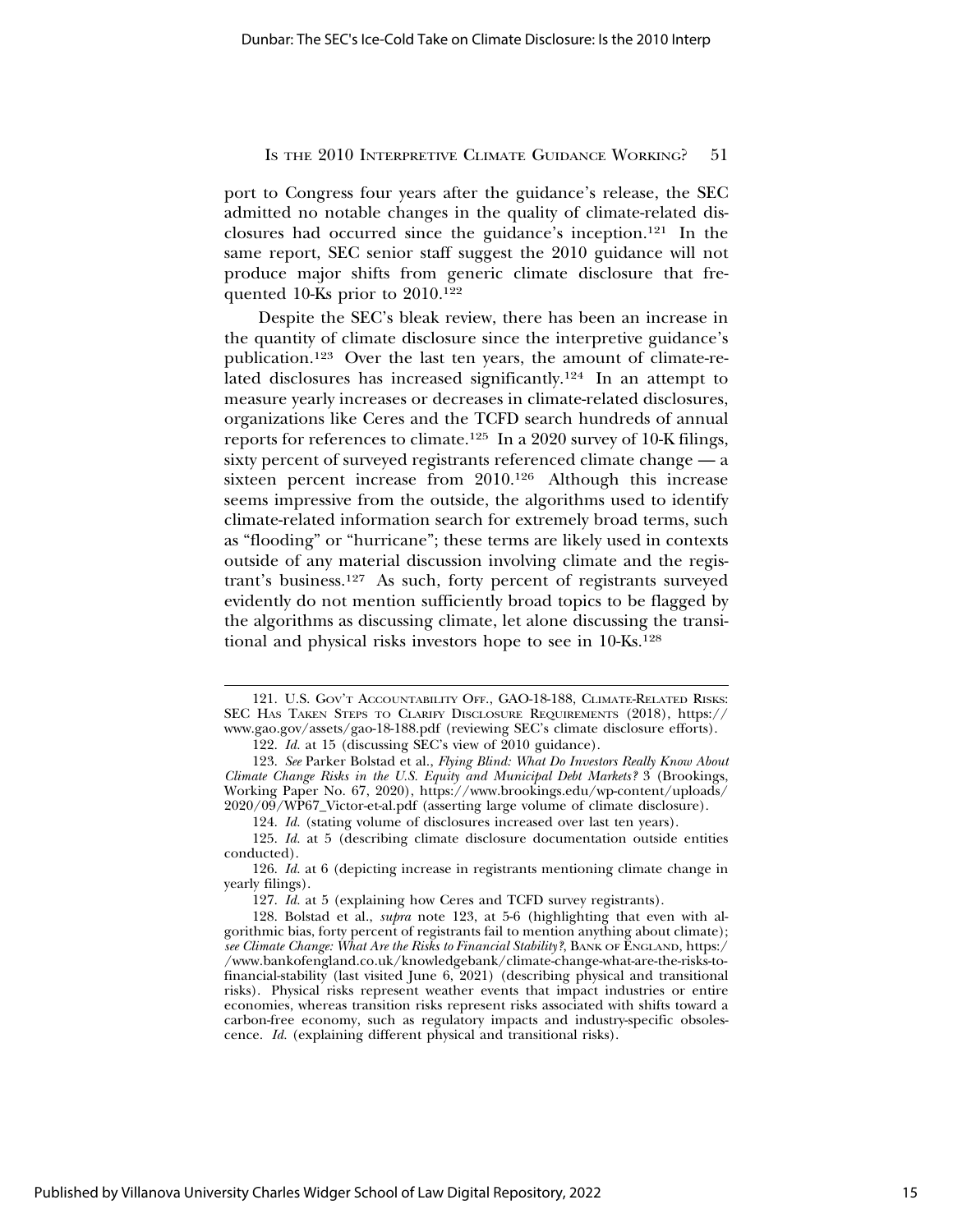Although some stakeholders may celebrate the increased quantity of disclosure, this solves little without a similar increase in the quality of disclosure.129 A majority of the disclosure released provides investors with generic, boilerplate information surrounding climate risk and opportunities.130 Registrants consistently fail to disclose risks beyond general statements.131 For example, Exxon Mobil's 2019 disclosure states that climate change "could make our products more expensive, less competitive, lengthen project implementation times, and reduce demand for hydrocarbons."132

An Ernst & Young report on climate disclosure highlights the difference between the quality and quantity of disclosure.133 The report surveyed over 950 companies, assessing the quality of registrant disclosure based on governance, strategy, and risk management related to climate issues and finding that on average, the quality of climate disclosure graded at about twenty-seven percent.134 The report asserts that although companies are increasingly discussing climate in their disclosures, they fail to reference climate change's impact on business operations.135

Furthermore, disclosure quality also appears to vary highly between industries.136 Industries most exposed to the transitional risk associated with climate change — energy, banking, and transportation — provide the overall highest quality and quantity of disclosure.137 Between 2009 and 2017, gas and electric utility companies' disclosures provided more than fifty percent of all climate risk dis-

132. *Id.* (discussing generic disclosures).

134. *Id.* (discussing climate information quality).

<sup>129.</sup> *See* Bolstad et al., *supra* note 123, at 3-4 (stating disclosed information has no utility).

<sup>130.</sup> *See id.* (claiming climate disclosure remains generic); MADISON CONDON ET AL., ENV'T DEF. FUND, MANDATING DISCLOSURE OF CLIMATE-RELATED FINANCIAL RISK 2 (2021), https://policyintegrity.org/files/publications/Mandating\_Climate\_ Risk\_Financial\_Disclosures.pdf (emphasizing poor quality of disclosures).

<sup>131.</sup> *See* Michael Panfil, *The SEC Should Require Companies to Disclose Climate Change Risk*, SLATE (Dec. 24, 2020, 12:30 PM), https://slate.com/technology/ 2020/12/sec-climate-change-financial-risk-disclosure.html (providing generic climate disclosures).

<sup>133.</sup> Mathew Nelson, *How Can Climate Change Disclosures Protect Reputation and Value?*, EY (Apr. 27, 2020), https://www.ey.com/en\_gl/climate-change-sustainability-services/how-can-climate-change-disclosures-protect-reputation-and-value (suggesting limited progress on climate-related disclosures).

<sup>135.</sup> *Id.* (concluding registrants are unsure how to discuss climate impact).

<sup>136.</sup> *See id.* (asserting certain industries provide higher-quality climate disclosures).

<sup>137.</sup> *Id.* (reviewing performance based on industry); *see* Bolstad et al., *supra* note 123, at 8 (depicting disclosure emphasis in select industries).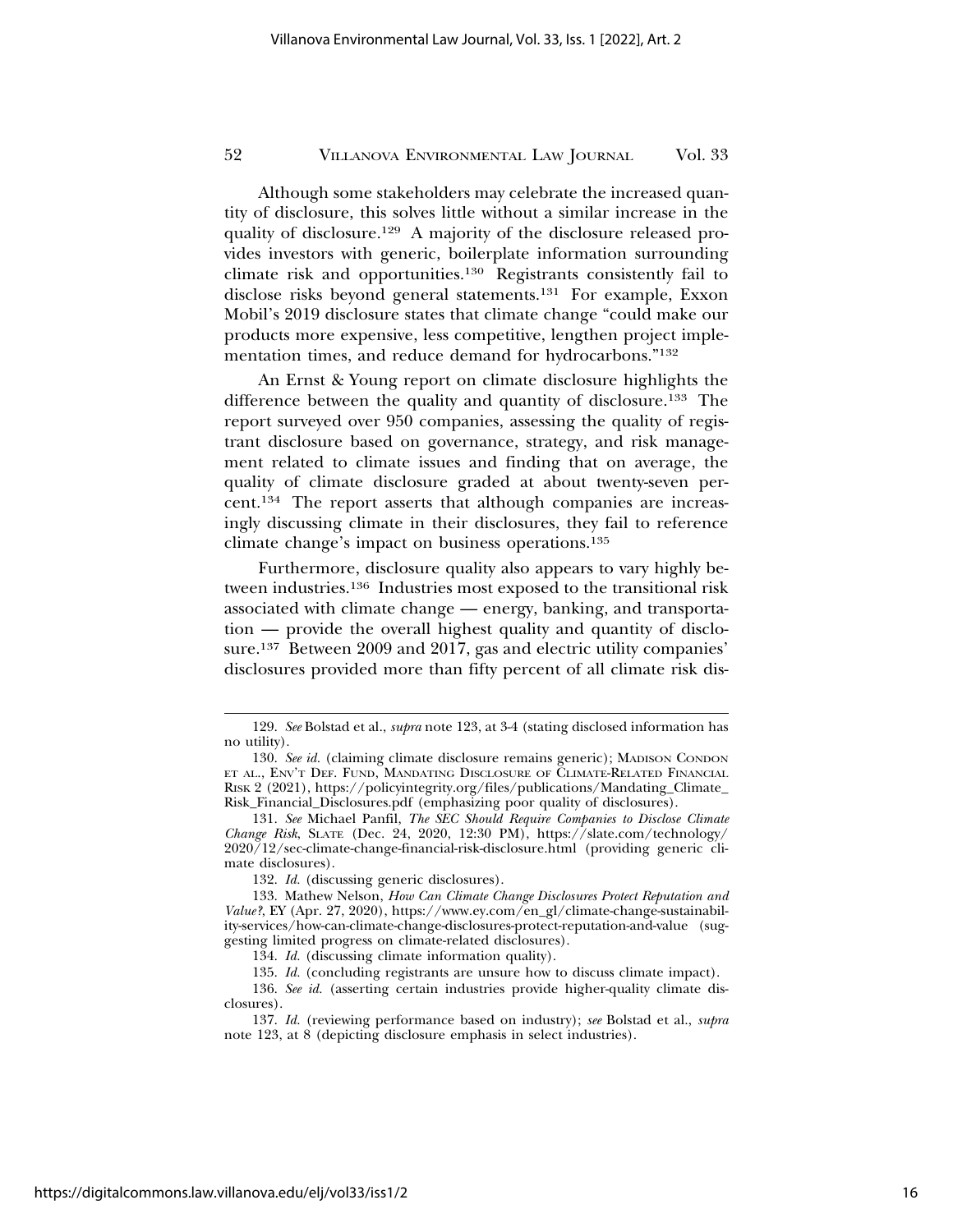cussion.138 Such high-quality disclosure is characteristic of these industries and is likely due to fossil fuel exposure, energy investment, and stringent government regulation.139

Even high-quality disclosure is silent on many important climate-related topics, like the physical risks of climate change.140 No matter the industry, climate disclosures emphasize transition risks over physical risks.141 Transition risks highlight change brought on by shifts to a low-carbon economy as well as changing government policies.142 Although it is unclear why registrants seem to accentuate transition risks over physical risks, legislative pressures and litigation have subjected transition risks to a higher level of scrutiny.143 With the growing physical impact of climate change, however, it is difficult to argue that transition risks pose any greater threat than physical risks.144 Without providing an analysis of the physical climate risks a registrant faces, climate disclosures will remain filled with gaps and difficult to utilize.<sup>145</sup>

# B. Keeping No One in Check: Minimal SEC Enforcement Perpetuates Lack of Disclosure

The SEC has done little to enforce disclosure of information the 2010 guidance intended to produce.<sup>146</sup> Within the first seven years of the guidance's publication, the SEC did not bring a single

143. Bolstad et al., *supra* note 123, at 11 (presenting possible explanation for focus on transition risks).

144. *See id.* (claiming physical risks are equally as important as transition risks).

145. Nelson, *supra* note 133 (asserting major problem with disclosures).

146. *See* Letter from Ceres to The Honorable Mary Jo White, Chair, U.S. Sec. & Exch. Comm'n 1-2 (July 20, 2016), https://www.ceres.org/sites/default/files/ Fact%20Sheets%20or%20misc%20files/Ceres%20Investor%20Letter%20SEC %20Concept%20Release%207-20-16.pdf (suggesting SEC's enforcement of interpretive guidance is insufficient and providing recommendations for improvement).

<sup>138.</sup> *See* Bolstad et al., *supra* note 123, at 9 (graphing disclosure by industry for Russell 3000 companies).

<sup>139.</sup> Nelson, *supra* note 133 (explaining why certain industries are overrepresented).

<sup>140.</sup> *See* Bolstad et al., *supra* note 123, at 10-11 (dissecting disclosure quality problem).

<sup>141.</sup> *Id.* (questioning registrants' focus on transition risks); Nelson, *supra* note 133 (claiming physical risk disclosure falls behind transition risk disclosure).

<sup>142.</sup> Christian Bjørnæs, *Transitional Risk*, CICERO, https://cicero.oslo.no/ en/CF-transitional-risk#:~:text=transitional%20Risk,disruptions%20to%20busines ses%20or%20assets.&text=this%20has%20different%20angles%3A%20changes, carbon%20technologies%20and%20liability%20issues (last visited Feb. 12, 2021) (defining transitional risks).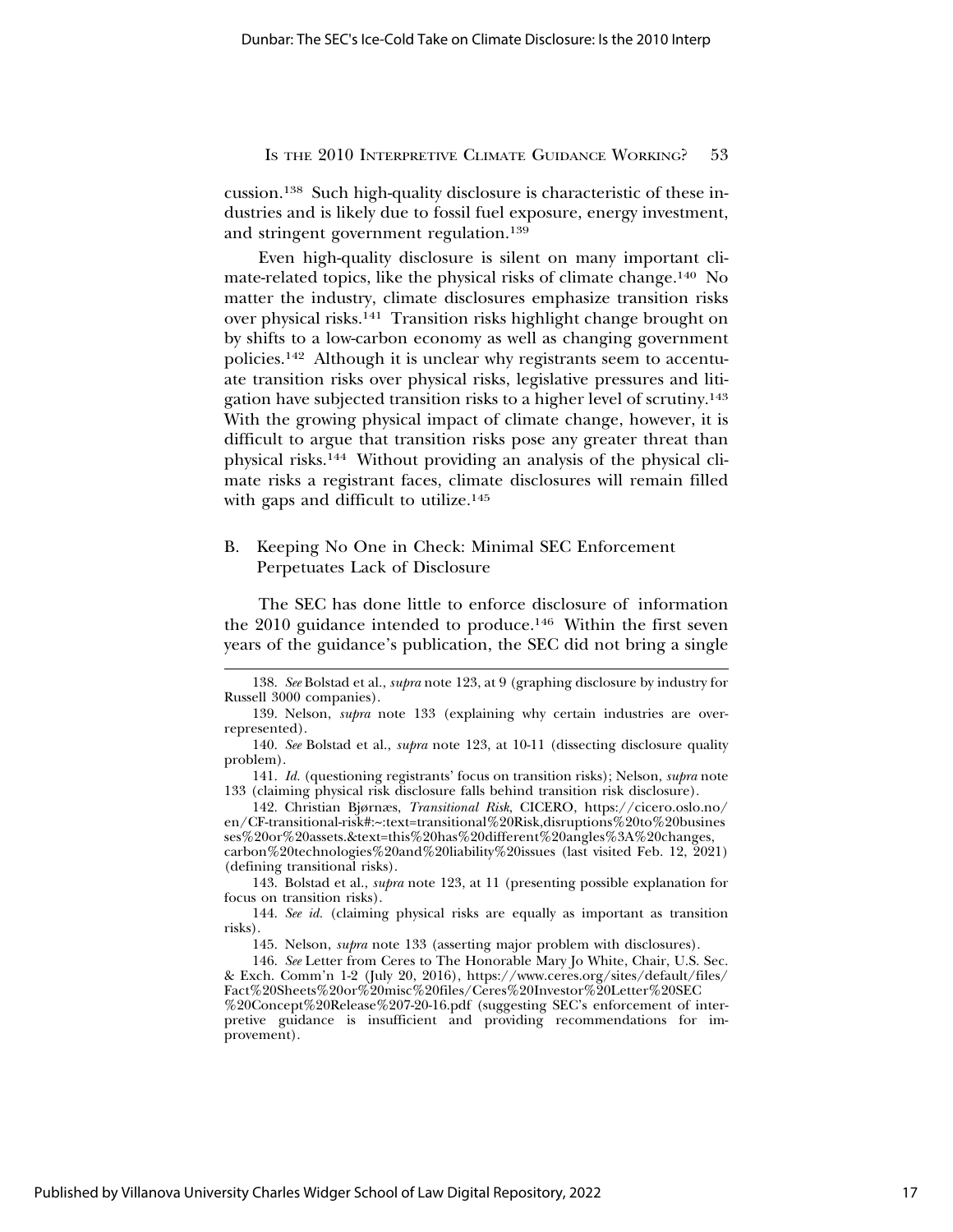enforcement action to support its guidance.147 The SEC also failed to monitor climate-related disclosure closely over this period.148 In 2012, the SEC issued forty-nine comment letters to registrants requesting additional climate-related information.<sup>149</sup> That number dwindled to zero over the next three years.<sup>150</sup> According to Ceres, only six SEC comment letters mentioned climate or the 2010 guidance over the last four years.151 This pales in comparison to the roughly 2,100 comment letters filed during the first nine months of 2018.152

In recent years, Trump-appointed Commissioners took aim at increased calls for climate disclosure, hindering SEC enforcement of the 2010 guidance.153 Commissioner Hester Peirce publicly denounced calls for increased climate disclosure as "public shaming" of registrants based on "a frenzy of moral rectitude."154 Although less virulent than Peirce, former SEC Chairman Jay Clayton pushed for continued use of the "principles-based" materiality standard, resisting calls for implementation of a standardized climate disclosure regime.155

Disgruntled with lackluster disclosure, investors have attempted to police climate disclosure only for the SEC to act as a

153. Condon, *supra* note 130, at 25 (reviewing issues with SEC enforcement of interpretive guidance).

<sup>147.</sup> *Id.* at 2 (referencing lack of SEC enforcement).

<sup>148.</sup> Condon et al., *supra* note 130, at 25 (citing lack of comment letters from SEC).

<sup>149.</sup> *Id.* (emphasizing number of SEC comment letters).

<sup>150.</sup> *Id.* (stating SEC did not issue comment letters in 2013).

<sup>151.</sup> VEENA RAMANI, CERES, ADDRESSING CLIMATE AS A SYSTEMIC RISK 31 (2020), https://www.ceres.org/sites/default/files/reports/2020-06/Financial%20Regulators%20FULL%20FINAL.pdf (reviewing number of letters issued between 2016 and 2020 and stating interpretive guidance "has been minimally enforced").

<sup>152.</sup> Jessica McKeon & Olga Usvyatsky, *A Look at Top SEC Comment Letter Issues in 2018*, AUDIT ANALYTICS (Dec. 4, 2018), https://blog.auditanalytics.com/a-lookat-top-sec-comment-letter-issues-in-2018/#:~:text=the%20number%20of%20SEC %20comment,first%20nine%20months%20of%202017 (providing background on comment letters SEC issued in 2018).

<sup>154.</sup> *Id.* (stating Commissioner Peirce's view of climate disclosure).

<sup>155.</sup> *Id.* (providing Chairman Clayton's perspective on climate disclosure); *see* Spencer G. Feldman, *The SEC Proposes a Philosophical Shift to Principles-Based Disclosure in Response to Increasingly Irrelevant, Outdated and Immaterial Information in Public Filings*, MARTINDALE (Aug. 27, 2019), https://www.martindale.com/legal-news/article\_olshan-frome-wolosky-llp\_2519885.htm (explaining principles-based disclosure philosophy). Principles-based disclosure represents a system of disclosure requirements that do not follow a hardline rule, but provide "concepts" for a company to self-identify what should be disclosed. Feldman, *supra* (describing principles-based disclosure).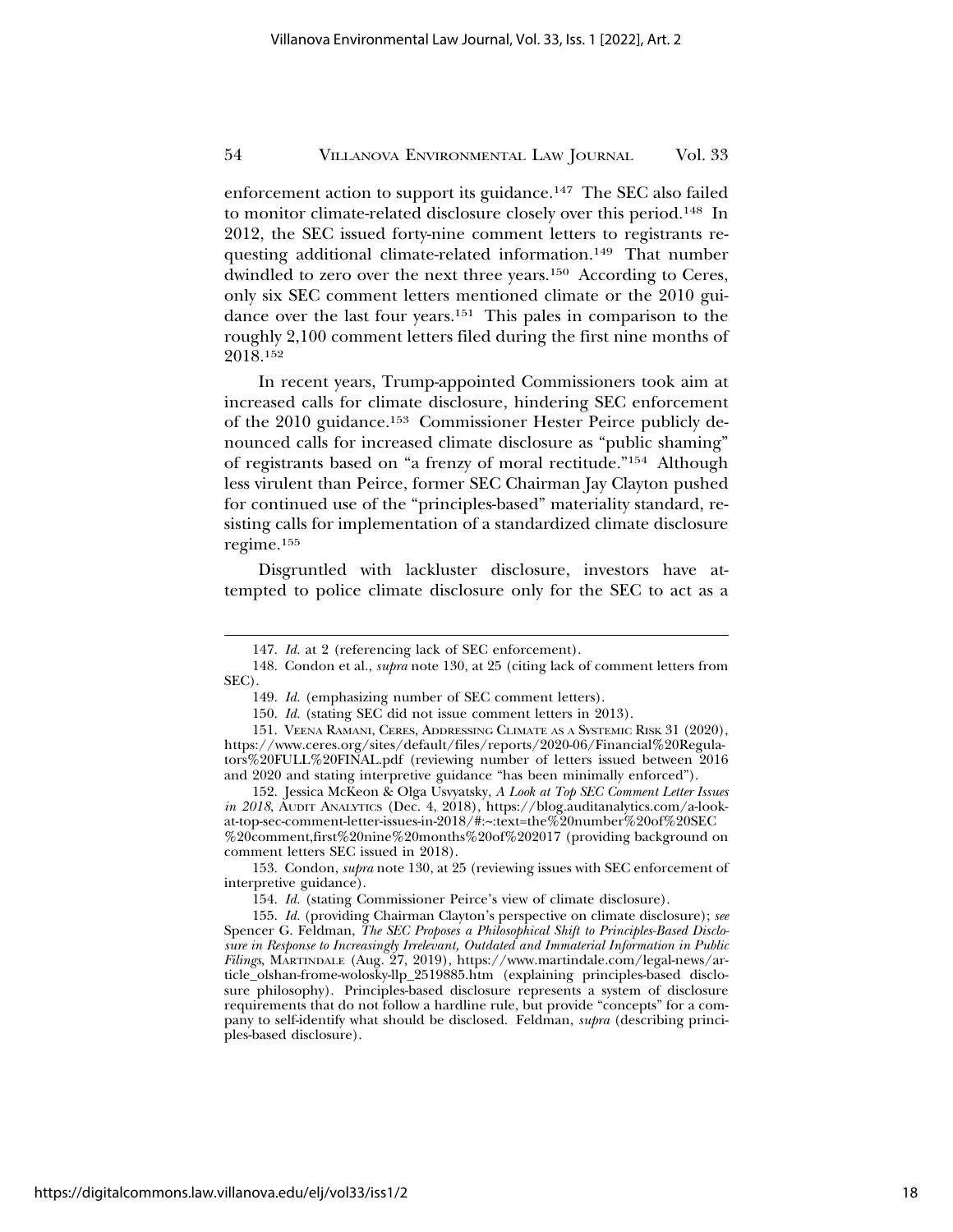roadblock to that endeavor.<sup>156</sup> Shareholder climate resolutions increasingly ask companies to provide additional information on greenhouse gas reduction targets.157 These attempts to coerce companies into providing climate-related disclosures frequently result in contested actions before the SEC.<sup>158</sup> The SEC, however, regularly rules to block and dismiss these resolutions entirely.159

# IV. A HOT TAKE: THE TCFD RECOMMENDATIONS

Although the SEC's 2010 guidance is only seemingly successful in its ability to increase the amount of climate-related disclosure, the quantity of disclosure is only half the battle.160 Luckily enough, the 2010 guidance is not the only available climate disclosure regime for U.S. public companies to follow.161 In 2015, the Financial Stability Board (FSB) established the TCFD.162 The TCFD was created after global leaders and central bankers were awakened to the reality that inadequate climate disclosure leaves investors in the dark.163 The FSB tasked the TCFD with developing voluntary climate disclosure guidance that publicly traded companies could refer to in crafting their annual disclosures.164

In 2017, after two years of research and public engagement, the TCFD published eleven recommendations regarding climate disclosure.165 The FSB intended that the recommendations apply

disclosure).

158. *Id.* (stating almost two-thirds of resolutions energy and utility companies filed in 2019 were contested before SEC).

159. *Id.* (suggesting SEC has failed to aid investors with disclosure challenges).

160. For a further discussion of the SEC's 2010 guidance, see *supra* notes 49- 104 and accompanying text.

161. For a discussion of the TCFD's climate disclosure recommendations, see *infra* notes 165-75 and accompanying text.

162. Condon, *supra* note 130, at 17 (discussing TCFD's creation).

163. TASK FORCE ON CLIMATE-RELATED FIN. DISCLOSURES, 2020 STATUS REPORT

2 (2020) [hereinafter TCFD STATUS REPORT], https://www.fsb.org/wp-content/ uploads/P291020-1.pdf (noting TCFD's founding purpose).

164. *Id.* (emphasizing TCFD's purpose).

165. Press Release, Fin. Stability Bd., TCFD Report Finds Encouraging Progress on Climate-Related Financial Disclosure, but Also Need for Further Progress to Consider Financial Risks 2 (June 5, 2019) [hereinafter TCFD Report Finds Encouraging Progress], https://www.fsb.org/wp-content/uploads/R050619.pdf (highlighting 2017 rollout of TCFD Recommendations); *see* TASK FORCE ON CLI-

<sup>156.</sup> Condon, *supra* note 130, at 25 (suggesting SEC actively blocks investor climate proposals).

<sup>157.</sup> *See* David Hasemyer, *Investors Worried About Climate Change Run into New SEC Roadblocks*, INSIDE CLIMATE NEWS (May 3, 2019), https://insideclimatenews.org/news/03052019/shareholder-resolution-climate-change-sec-challenge-micromanage-trump/ (referencing investor proxy requests for climate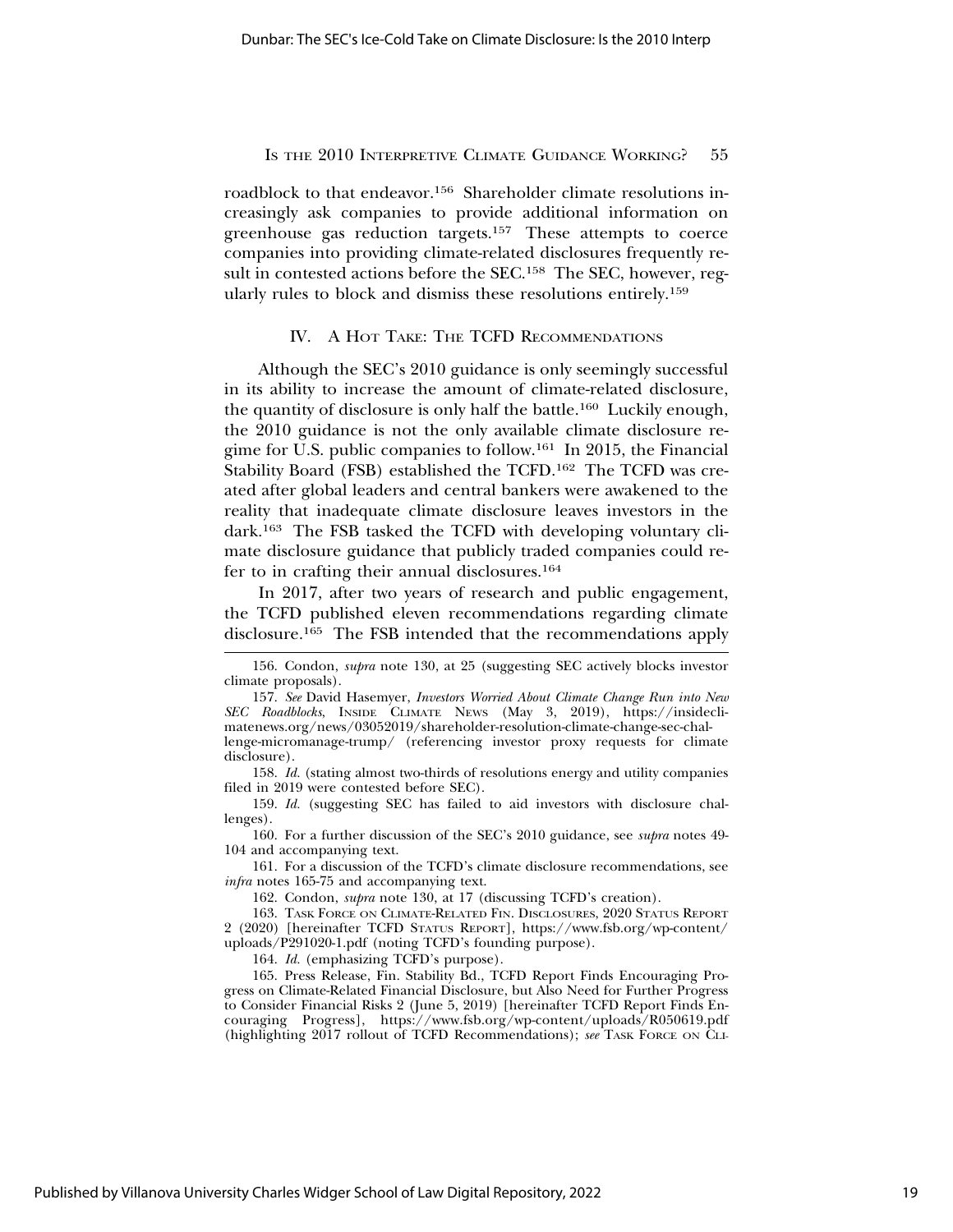across varying industries and legal jurisdictions.166 The TCFD built the recommendations around four "thematic areas" consisting of governance, strategy, risk management, and metrics and targets.167 These thematic areas replicate the major operating aspects of publicly traded companies, with recommendations integrated in corresponding operational areas.<sup>168</sup>

The subsequent recommendations vary in scope.169 Some recommendations are extremely broad, such as a recommendation under governance stating, "Describe the board's oversight of climate-related risks and opportunities."170 Other recommendations are significantly more pointed, such as the recommendation suggesting that a registrant "[d]escribe the resilience of the organization's strategy, taking into consideration different climate-related scenarios, including a 2°C or lower scenario."171 Here, the TCFD specifically recommends that a registrant discuss how they will not only fare in global efforts to keep temperatures within 2°C of preindustrial levels, but also how they plan to aid in that effort.172 Such recommendations incorporate scenario analysis into registrant disclosure preparation.173 Scenario analysis is designed to help registrants examine potential climate scenarios and assess how they might impact the registrant's business going forward.174 The TCFD believes that incorporating forward-looking scenario analysis into disclosure recommendations enables registrants to provide investors with thoroughly analyzed climate disclosure.175

Although the 2017 recommendations report is more in-depth than the SEC's climate disclosure guidance, it is still unclear whether the TCFD recommendations are more effective in creating

MATE-RELATED FIN. DISCLOSURES, RECOMMENDATIONS OF THE TASK FORCE ON CLI-MATE-RELATED FINANCIAL DISCLOSURES 14 (2017) [hereinafter TCFD RECOMMENDA TIONS], https://assets.bbhub.io/company/sites/60/2020/10/FINAL-2017-TCFD-Report-11052018.pdf (detailing recommendations for better communication of climate-related financial information).

<sup>166.</sup> TCFD Report Finds Encouraging Progress, *supra* note 165 (explaining eleven recommendations).

<sup>167.</sup> TCFD RECOMMENDATIONS, *supra* note 165 (describing thematic areas).

<sup>168.</sup> *Id.* at 13 (stating how recommendations tie into thematic areas).

<sup>169.</sup> *Id.* at 14 (presenting recommendations).

<sup>170.</sup> *Id.* (suggesting recommendations related to governance).

<sup>171.</sup> *Id.* (listing disclosure recommendations related to strategy).

<sup>172.</sup> TCFD RECOMMENDATIONS, *supra* note 165 at 14, 27 (integrating scenario analysis into recommendation).

<sup>173.</sup> *Id.* at 25 (overviewing scenario analysis).

<sup>174.</sup> *Id.* at 25-26 (expounding on scenario analysis).

<sup>175.</sup> *Id.* at 25 (stating purpose underlying scenario analysis).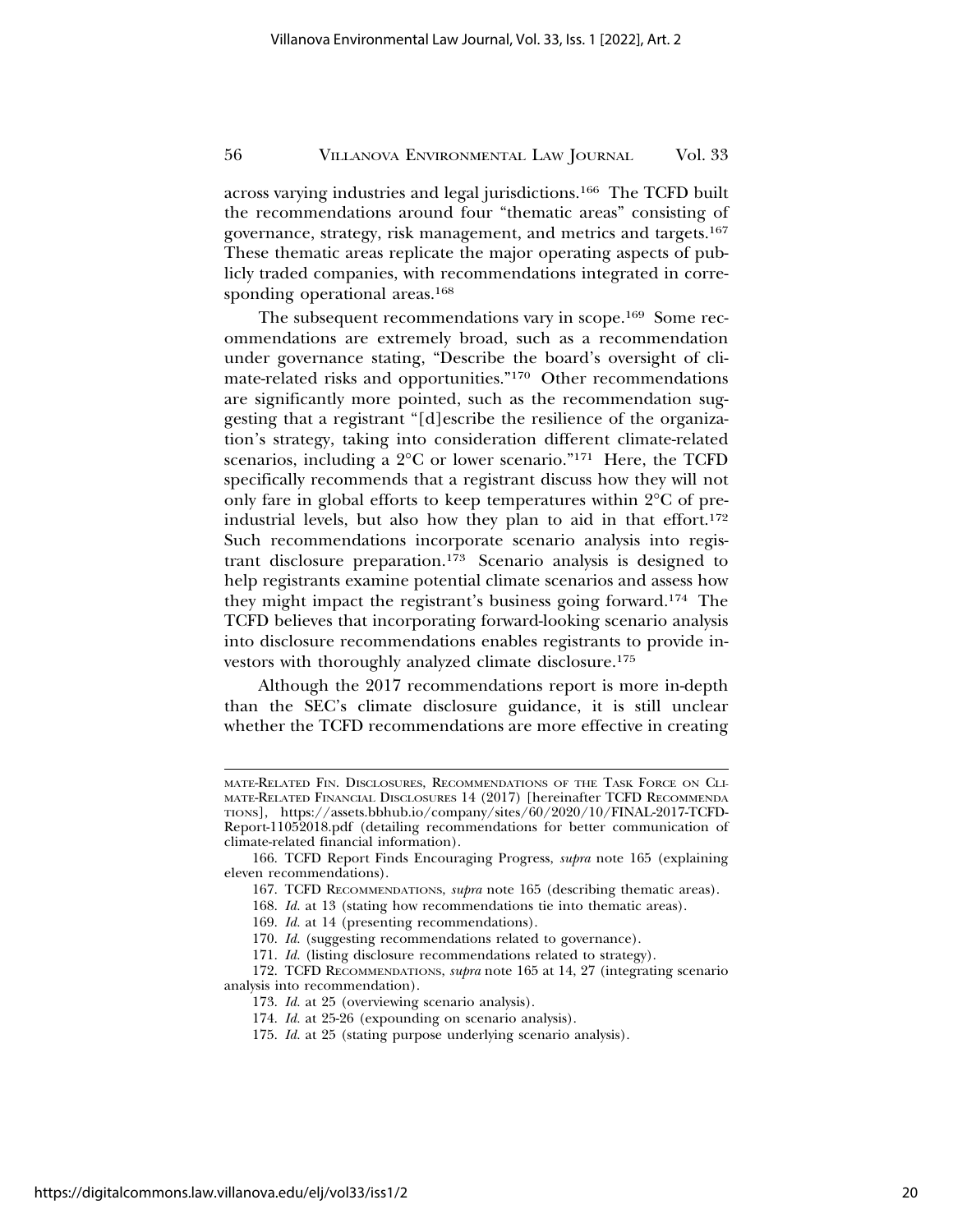material disclosure.176 Similar to the 2010 guidance, the 2017 TCFD recommendations have not triggered substantial growth in the quality of climate-related disclosure.177 In its 2020 status report, the TCFD declared that since the recommendations' 2017 inception, the number of companies using the eleven recommended disclosure areas increased by six percent.178 The quantity increase, however, did not translate to a significant improvement in the quality of disclosure within financial filings.179 The TCFD utilized artificial intelligence (AI) to research where companies were using the disclosure recommendations most, finding the recommendations were concentrated in sustainability reports and not official financial disclosures.180 Unlike required financial filings, which are considered legally binding statements by a registrant, sustainability reporting is voluntary and meant to manage public perception of a company rather than provide material information to investors.181

Although companies use the recommendations to pad sustainability reports with TCFD terminology, worries surrounding business confidentiality and liability might be keeping registrants from incorporating the TCFD recommendations into financial disclosures.182 In discussing recommendation implementation with companies, the TCFD notes an often-cited issue is the worry that scenario analysis might require disclosure of confidential business information.183 Further, the TCFD study also noted that companies struggled in identifying the appropriate metrics to use in determining which information is relevant to investors.184 To counter this

183. *Id.* (highlighting fear of unnecessarily disclosing confidential business information).

<sup>176.</sup> *Compare* TCFD RECOMMENDATIONS, *supra* note 165 (providing detailed suggestions regarding how registrants should approach climate disclosure), *with* SEC Guidance, *supra* note 7 (publishing broad guidance utilizing existing regulation).

<sup>177.</sup> *See* TCFD STATUS REPORT, *supra* note 163, at 4 (hinting quality of disclosure remains low).

<sup>178.</sup> *Id.* at 12 (suggesting increase of disclosure is related to recommendations).

<sup>179.</sup> *See id.* (stating more work is needed to increase climate-related disclosure).

<sup>180.</sup> *Id.* (noting companies apply majority of TCFD recommendations in sustainability reporting).

<sup>181.</sup> Chris Gaetano, *Rise of Sustainability Reporting Brings Questions of Motivation, Agenda*, NYSSCPA (Sept. 20, 2019), https://www.nysscpa.org/news/publications/the-trusted-professional/article/rise-of-sustainability-reporting-bringsquestions-of-motivation-agenda (asserting hidden intentions fuel sustainability reporting).

<sup>182.</sup> TCFD STATUS REPORT, *supra* note 163, at 50 (citing confidentiality as issue in disclosure of material climate information).

<sup>184.</sup> *Id.* at 50-51 (discussing issues with metrics and targets).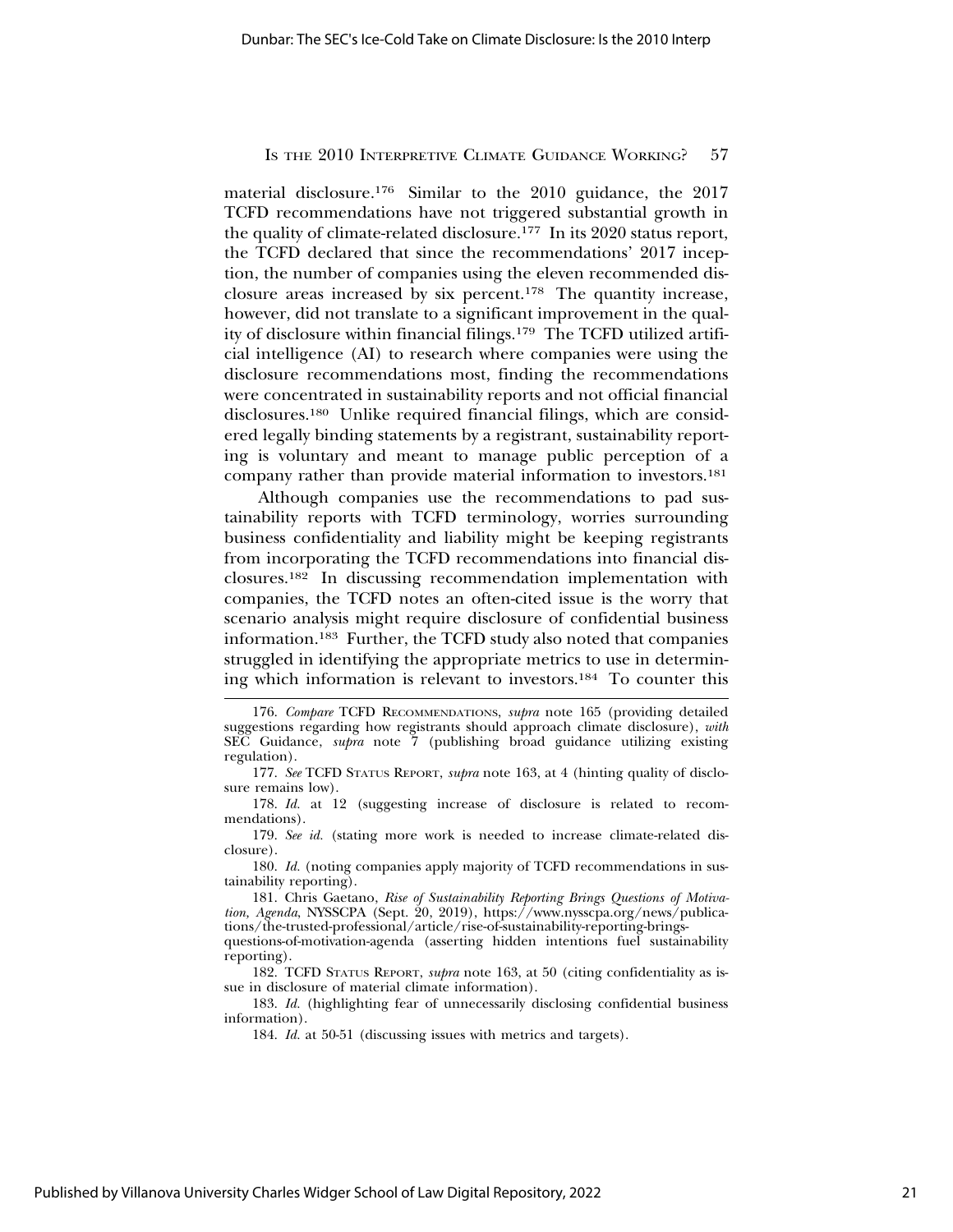issue, the TCFD merely notes that industries must develop their own methods to measure climate-related issues in order to support TCFD disclosure recommendations.185

# V. THE FUTURE IS . . . COOLER? POSSIBLE MANDATORY CLIMATE DISCLOSURE UNDER THE BIDEN ADMINISTRATION

The TCFD recommendations' limited success indicates broader issues with climate disclosure beyond the SEC's principlesbased guidance.186 Whether the issue is registrants' failure to understand the impacts of climate change within their particular industries or the fear of public backlash linked with disclosure, it is imperative that the SEC identifies a proper catalyst to ensure financial disclosure is fully utilized in the fight against climate change.187 After the SEC passed on an opportunity to create concrete disclosure requirements with the 2020 Regulation S-K amendments, however, there are significant doubts concerning the Commission's capability to tackle the climate disclosure problem moving forward.188

The recent change in presidential administration may provide hope for the future of climate disclosure efforts.<sup>189</sup> The Trump administration tirelessly targeted environmental regulation over the last four years.190 In terms of investing and financial disclosure, the administration obstructed investors from seeking increased ESG disclosure and placed limitations on ESG investment strategies pursued by asset managers.191 Now, however, with a newly inaugurated

<sup>185.</sup> *Id.* at 51 (suggesting industries must take lead on metrics and targets).

<sup>186.</sup> *See id.* at 4 (reviewing "success" of TCFD disclosure). For a further discussion of the SEC's 2010 climate guidance, see *supra* notes 49-104 and accompanying text.

<sup>187.</sup> *See* Gaetano, *supra* note 181 (suggesting purpose behind including information in sustainability reports but not financial disclosure); *see also* SEC PETITION, *supra* note 56, at 2 (referencing petition on importance of climate disclosure).

<sup>188.</sup> For a further discussion of the 2020 Regulation S-K Amendments, see *supra* notes 105-16.

<sup>189.</sup> For a further discussion of potential changes to climate disclosure under the Biden administration, see *infra* notes 191-201 and accompanying text.

<sup>190.</sup> *See generally* Nadja Popovich et al., *The Trump Administration Rolled Back More Than 100 Environmental Rules. Here's the Full List.*, N.Y. TIMES (Jan. 20, 2021), https://www.nytimes.com/interactive/2020/climate/trump-environment-rollbacks-list.html (reviewing Trump administration's impact on environmental regulation).

<sup>191.</sup> *See* Jessica DiNapolo & Ross Kerber, *Analysis: Sustainable Investing Advocates Hope for Friendlier U.S. Rules if Biden Wins*, REUTERS (Nov. 2, 2020), https:// www.reuters.com/article/us-usa-election-biden-esg-analysis/analysis-sustainableinvesting-advocates-hope-for-friendlier-u-s-rules-if-biden-wins-idUSKBN27I1K1 (examining environmental disclosure under Trump).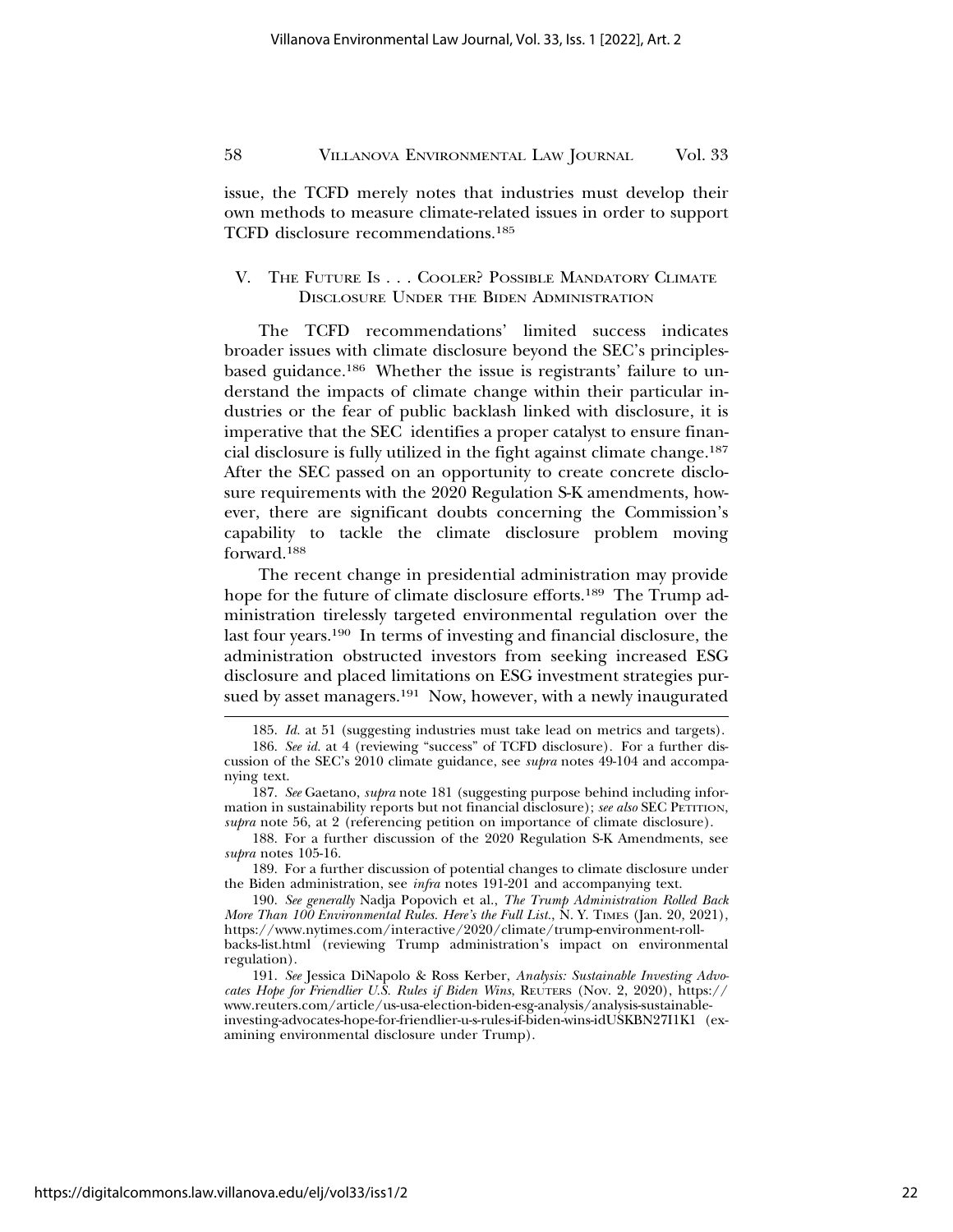president accompanied by major personnel changes to key cabinet positions, investors are hoping to push climate disclosure in a more progressive direction.192

The reason for this optimism stems beyond the left's track record on climate disclosure.193 During his run for the White House, then-candidate Biden openly pledged to implement mandatory disclosure of climate risks and carbon emissions data.194 The Biden administration identified mandatory climate disclosure as a key tool to achieve the administration's goal of net-zero greenhouse gas emissions by 2050.195 Although it remains unclear what a prescriptive SEC approach to climate disclosure will look like, the administration signaled in a January 2021 executive order that it will actively work to create a climate disclosure framework.196 Due to the shift in SEC leadership composition to the ideological left, as well as presidential support for mandatory disclosure, law firms are now advising companies to prepare for new climate disclosure requirements in the near future.197

A possible approach to establishing mandatory climate disclosure, as seen by recent implementation in the United Kingdom, proposes that the SEC make TCFD disclosure recommendations mandatory.198 A mandatory disclosure requirement would help

194. Esther Whieldon & Declan Harty, *Biden Plan to Make Companies Disclose Climate Risks Key to Decarbonization*, S&P GLOB. (Nov. 2, 2020), https:// www.spglobal.com/marketintelligence/en/news-insights/latest-news-headlines/ biden-plan-to-make-companies-disclose-climate-risks-key-to-decarbonization-60975902 (discussing President Biden's pledge to enhance climate disclosure).

195. *Id.* (suggesting 2050 goal is catalyst for mandatory climate disclosure).

196. Exec. Order No. 14,008, 86 Fed. Reg. 7619, 7622 (Feb. 1, 2021) (recommending plan to combat climate change with disclosure).

197. *See* Bob Pisani, *What a Democrat-Controlled SEC Might Look Like and What it Would Mean for Markets*, CNBC (Nov. 12, 2020, 11:28 AM), https://www.cnbc.com/ 2020/11/11/what-a-democrat-controlled-sec-might-look-like-and-what-it-wouldmean-for-markets.html (asserting Democrat-led SEC will create different regulatory environment). *See generally The Biden Administration: New Priorities in the Banking, Fintech and Derivatives Sectors*, GIBSON DUNN (Feb. 16, 2021), https:// www.gibsondunn.com/wp-content/uploads/2021/02/the-biden-administrationnew-priorities-in-the-banking-fintech-and-derivatives-sectors.pdf (predicting disclosure trend under Biden administration).

198. Laura Tyson, *Joe Biden Must Take a Global Lead on Climate Risk Disclosure*, SUSTAINABILITY ACCT. STANDARDS BD. (Feb. 10, 2021), https://www.sasb.org/blog/ joe-biden-must-take-a-global-lead-on-climate-risk-disclosure-financial-times/ (refer-

<sup>192.</sup> *See generally* Benjamin D. Stone, *During Biden Administration, SEC Will Require Climate Change Risk and ESG Disclosure*, NAT'L L. REV. (Dec. 29, 2020), https:// www.natlawreview.com/article/during-biden-administration-sec-will-require-climate-change-risk-and-esg-disclosure (suggesting Biden administration looks to pursue better climate disclosure).

<sup>193.</sup> *Id.* (referencing major ESG and climate disclosure legislation proposed by Democrat-controlled Congress).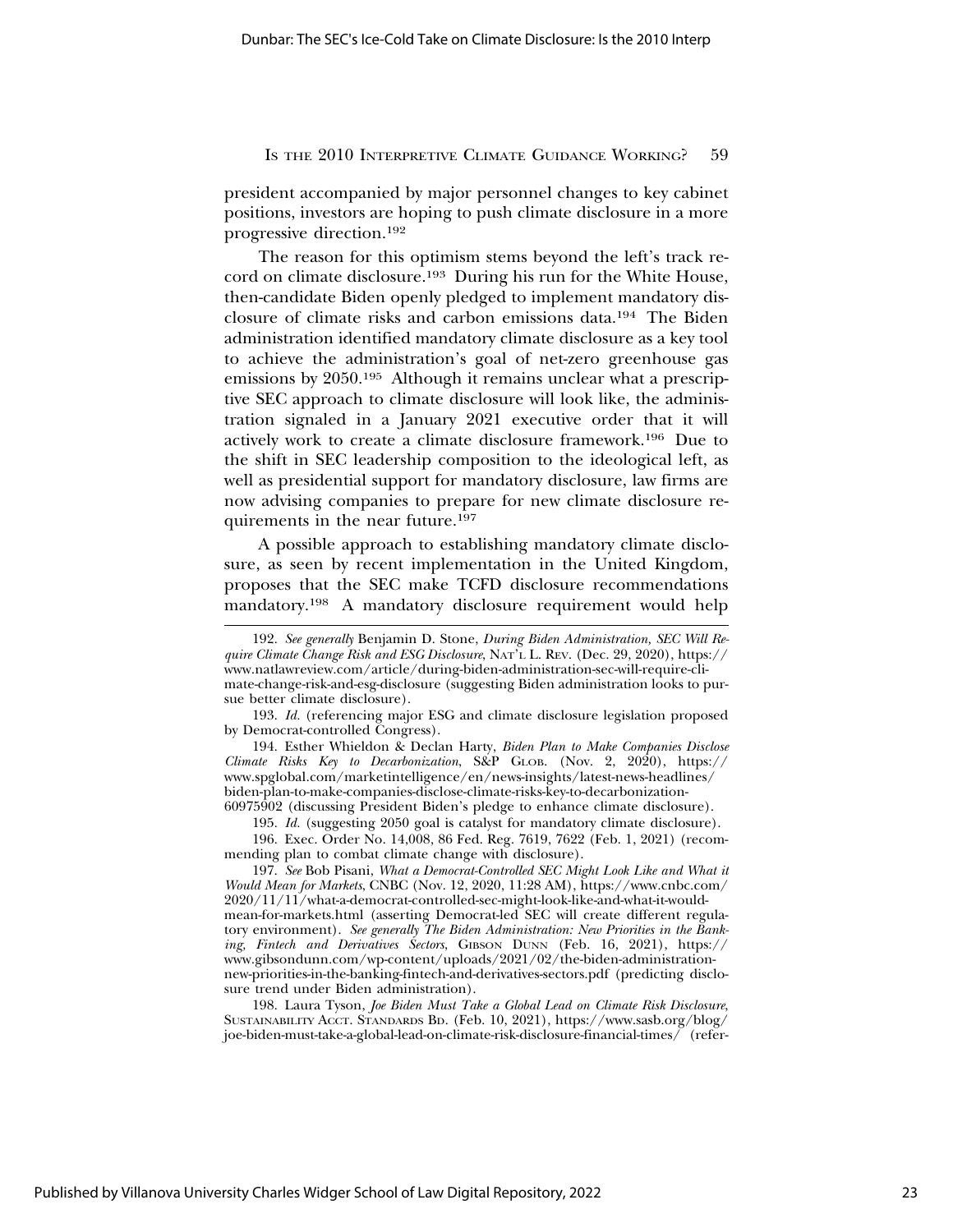regulators produce consistent and comparable climate disclosure based on pre-established frameworks; all regulators would need to do is act as the enforcement mechanism.199 Another suggested solution points to revisiting the 2010 guidance with the intention of updating and possibly building mandatory rules to support the guidance.200 Regardless of which path the Biden administration takes concerning disclosure, enforcement is critical in ensuring companies produce material climate information.201

# VI. CONCLUSION: DISCLOSING FOR A COOLER PLANET

Whatever the future of climate disclosure, regulators cannot rely on old formulas.202 Ill-defined requirements, coupled with lacking regulatory enforcement, have contributed significantly to the stagnation of growth in quality climate disclosure.203 Although voluntary regimes such as the TCFD and other ESG disclosure initiatives arguably provide a clearer pathway to material disclosure, the last decade suggests registrants may need more than the mere recommendations voluntary regimes provide.204 Hopefully, the recent reshuffling in Washington, D.C. and growing investor demand will provide the proper stimulant for better climate disclosure.<sup>205</sup> Although disclosure itself may not solve climate change, the result-

encing recent U.K. actions involving TCFD disclosure); U.S. COMMODITY & FU-TURES TRADING COMM'N, MANAGING CLIMATE RISK IN THE U.S. FINANCIAL SYSTEM 132-33 (2020), https://www.cftc.gov/sites/default/files/2020-09/9-9-20%20Report%20of%20the%20Subcommittee%20on%20Climate-Related%20Market

<sup>%20</sup>Risk%20-%20Managing%20Climate%20Risk%20in%20the%20U.S.%20Financial%20System%20for%20posting.pdf (suggesting SEC incorporate TCFD recommendations into federal climate disclosure policy).

<sup>199.</sup> *See* U.S. COMMODITY & FUTURES TRADING COMM'N, *supra* note 198, at 132- 33 (emphasizing TCFD disclosure principles and enforcement).

<sup>200.</sup> *Id.* (discussing revisiting 2010 guidance as possible solution).

<sup>201.</sup> *Id.* (referencing enforcement).

<sup>202.</sup> For a further discussion of the SEC's approach to climate disclosure, see *supra* notes 49-104 and accompanying text.

<sup>203.</sup> For a further discussion of the SEC's climate disclosure oversight, see *supra* notes 117-59 and accompanying text.

<sup>204.</sup> For a further discussion of the SEC's interpretive guidance, see *supra* notes 160-84 and accompanying text.

<sup>205.</sup> For a further discussion of investor demand, see *supra* notes 52-70 and accompanying text. For a further discussion of possible Biden administration changes, see *supra* notes 186-201 and accompanying text.